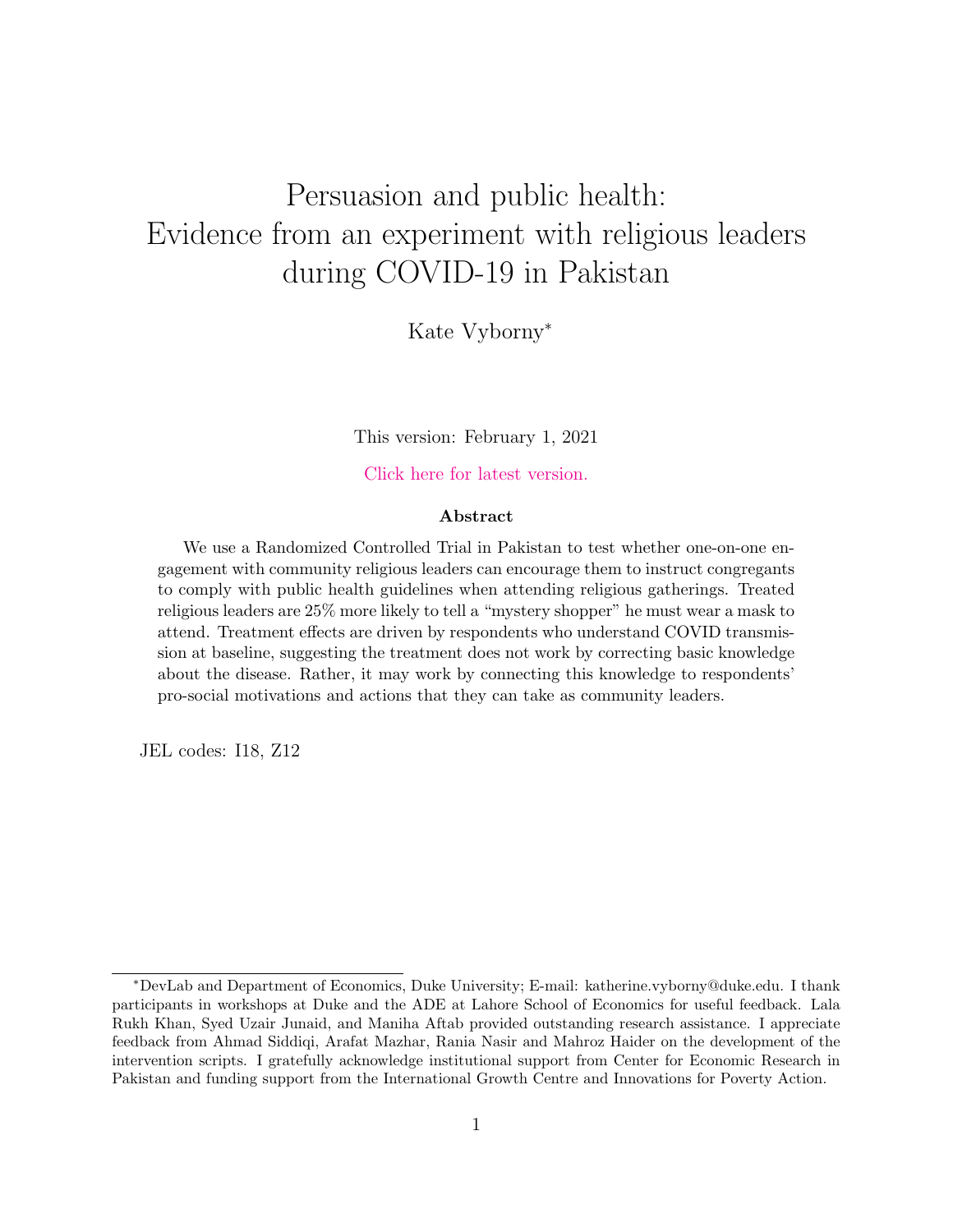# 1 Introduction

The COVID-19 pandemic has made painfully clear the limited ability of public health authorities to directly enforce health behaviors with positive externalities, such as social distancing and wearing masks. Instead, they must use information and persuasion to influence individuals' choices. But these messages are typically interpreted, challenged or reinforced by influential institutions and leaders, such as politicians or political parties [\(Grossman](#page-16-0) et al., [2020;](#page-16-0) [Alcott](#page-13-0) et al., [2020;](#page-13-0) [Barrios and Hochberg,](#page-14-0) [2020\)](#page-14-0) and the media [\(Bursztyn](#page-15-0) et al., [2020;](#page-15-0) [Simonov](#page-19-0) et al., [2020\)](#page-19-0).

Religious institutions and leaders may be particularly important in efforts to promote voluntary compliance with public health measures. They are trusted sources of information (or misinformation) with substantial direct influence over the economic, social, and health behaviors of adherents [\(Bryan](#page-14-1) et al., [2020;](#page-14-1) [Bassi and Rasul,](#page-14-2) [2017;](#page-14-2) [Auriol](#page-13-1) et al., [2020\)](#page-13-1). This potential for influence may be intensified in a crisis as people turn to religion for comfort and guidance [\(Bentzen,](#page-14-3) [2020;](#page-14-3) [Alfano](#page-13-2) et al., [2020\)](#page-13-2). The role of religious institutions may be particularly important in low-income settings or among marginalized populations, who may have low trust in health authorities [\(Christensen,](#page-15-1) [2020;](#page-15-1) [Alsan and Wanamaker,](#page-13-3) [2018\)](#page-13-3). In the specific case of COVID-19, group gatherings are also a venue for the transmission of the disease [\(McCloskey](#page-18-0) et al., [2020;](#page-18-0) [Bernheim](#page-14-4) et al., [2020;](#page-14-4) Dave [et al.](#page-15-2), [2020\)](#page-15-2); religious gatherings are key opportunities for the disease to spread, especially as many people con-tinue to attend services even during full lockdowns [\(Lopez-Pena](#page-17-0) *et al.*, [2020;](#page-17-0) [Malhi](#page-18-1) *et al.*, [2020\)](#page-18-1). But in many settings, religious leaders may be skeptical of messages from (secular) health authorities, leading them to undermine those messages; religiosity has been associated with lower compliance with public health guidance [\(Martinez-Bravo and Stegmann,](#page-18-2) [2018;](#page-18-2) [Defranza](#page-15-3) *et al.*, [2020\)](#page-15-3). Thus, understanding how the guidance *given* by religious institutions may be malleable is a key public policy challenge.

In this study, we investigate whether and how local religious leaders can be persuaded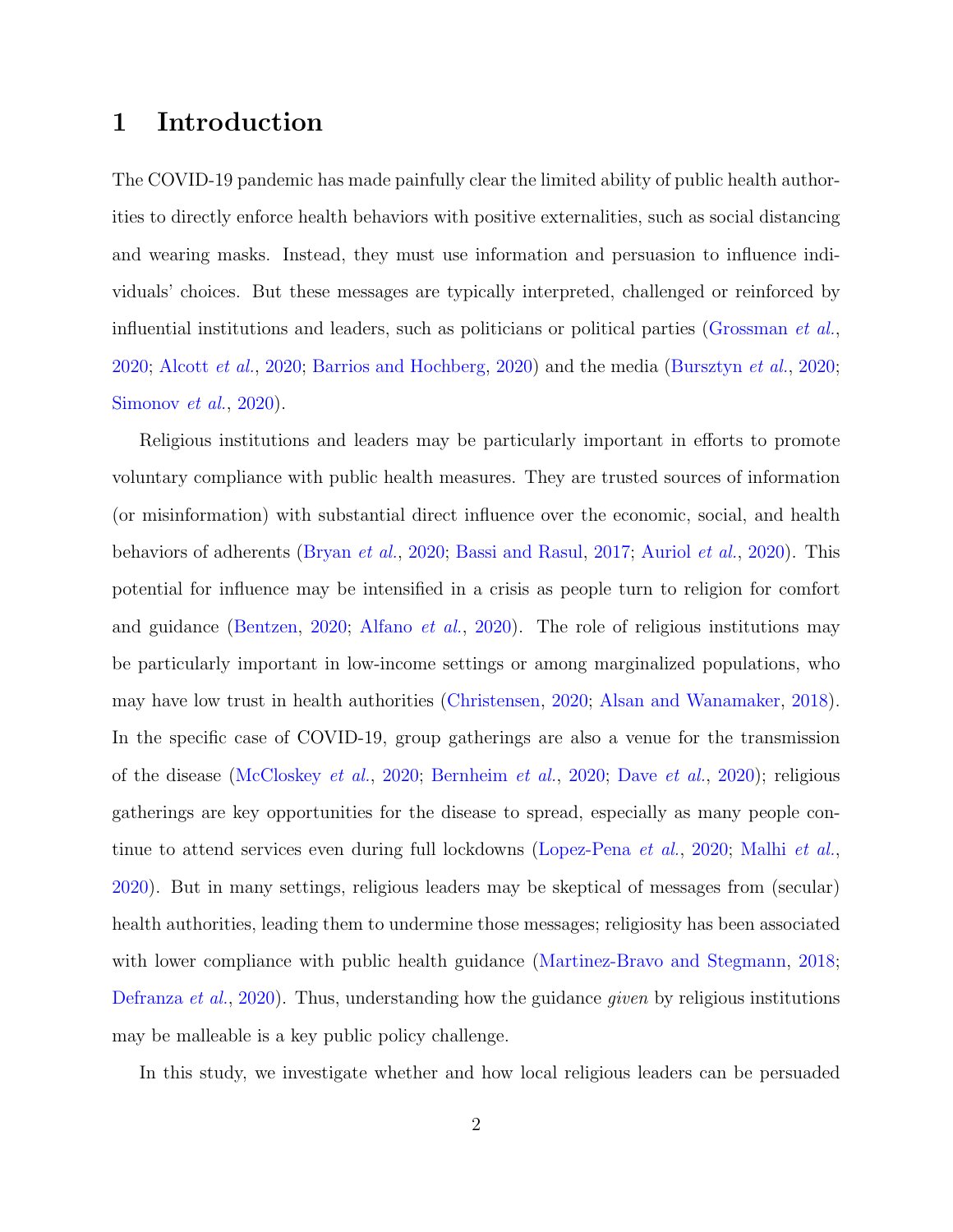to instruct congregants to take pro-social public health measures when attending religious gatherings. We conduct a Randomized Controlled Trial with religious leaders in Pakistan to test a low-cost, light-touch intervention: a one-on-one, interactive persuasive telephone call, focusing on their importance as community leaders in guiding followers and protecting vulnerable members of the congregation. Using "mystery shopper" calls, in which the religious leaders do not know that the caller is associated with the study, we establish that this intervention leads to a large and significant increase in the proportion of respondents who instruct congregants to take protective measures when attending prayer. The proportion who instruct callers to wear a mask increases by 25% over the control group mean. Adding explicitly religious content to the persuasive script is not necessary to achieve these effects. The results are significantly stronger among those who answered baseline questions about COVID transmission *correctly*. This is not consistent with a pure information updating effect. Rather, this result suggests that the interactive conversation has a persuasive effect [\(Dellavigna and Gentzkow,](#page-15-4) [2010;](#page-15-4) [Mullainathan](#page-18-3) et al., [2008\)](#page-18-3), connecting that knowledge to respondents' pro-social motivation of protecting the vulnerable in their community.

Our study contributes to two strands of literature. First, a broad literature establishes the importance of religious institutions and leaders in influencing individuals' economic and social behavior [\(Kuran,](#page-17-1) [2018;](#page-17-1) [Auriol](#page-13-1) et al., [2020;](#page-13-1) [Campante and Yanagizawa-Drott,](#page-15-5) [2015;](#page-15-5) [Cling](#page-15-6)[ingsmith](#page-15-6) et al., [2009;](#page-15-6) [Bryan](#page-14-1) et al., [2020;](#page-14-1) [Bassi and Rasul,](#page-14-2) [2017;](#page-14-2) [Rahman,](#page-19-1) [2019;](#page-19-1) [Mehmood](#page-18-4) [and Seror,](#page-18-4) [2020;](#page-18-4) [Murphy](#page-18-5) et al., [2020;](#page-18-5) [Iyer,](#page-16-1) [2016;](#page-16-1) [Barro and McCleary,](#page-14-5) [2003;](#page-14-5) [Gruber,](#page-16-2) [2005;](#page-16-2) [Gruber and Hungerman,](#page-16-3) [2008\)](#page-16-3). However, less is known about what factors influence the messages religious leaders and institutions choose to promote to followers. This is likely to be particularly important in low state capacity contexts, where support from other institutions may be key for public policies to succeed [\(Acemoglu and Robinson,](#page-13-4) [2017;](#page-13-4) [Acemoglu](#page-13-5) [et al.](#page-13-5), [2020;](#page-13-5) [Khan](#page-17-2) et al., [2020b\)](#page-17-2). This study contributes to filling that gap. Our findings show that interactive engagement with local religious leaders, with a pro-social message ap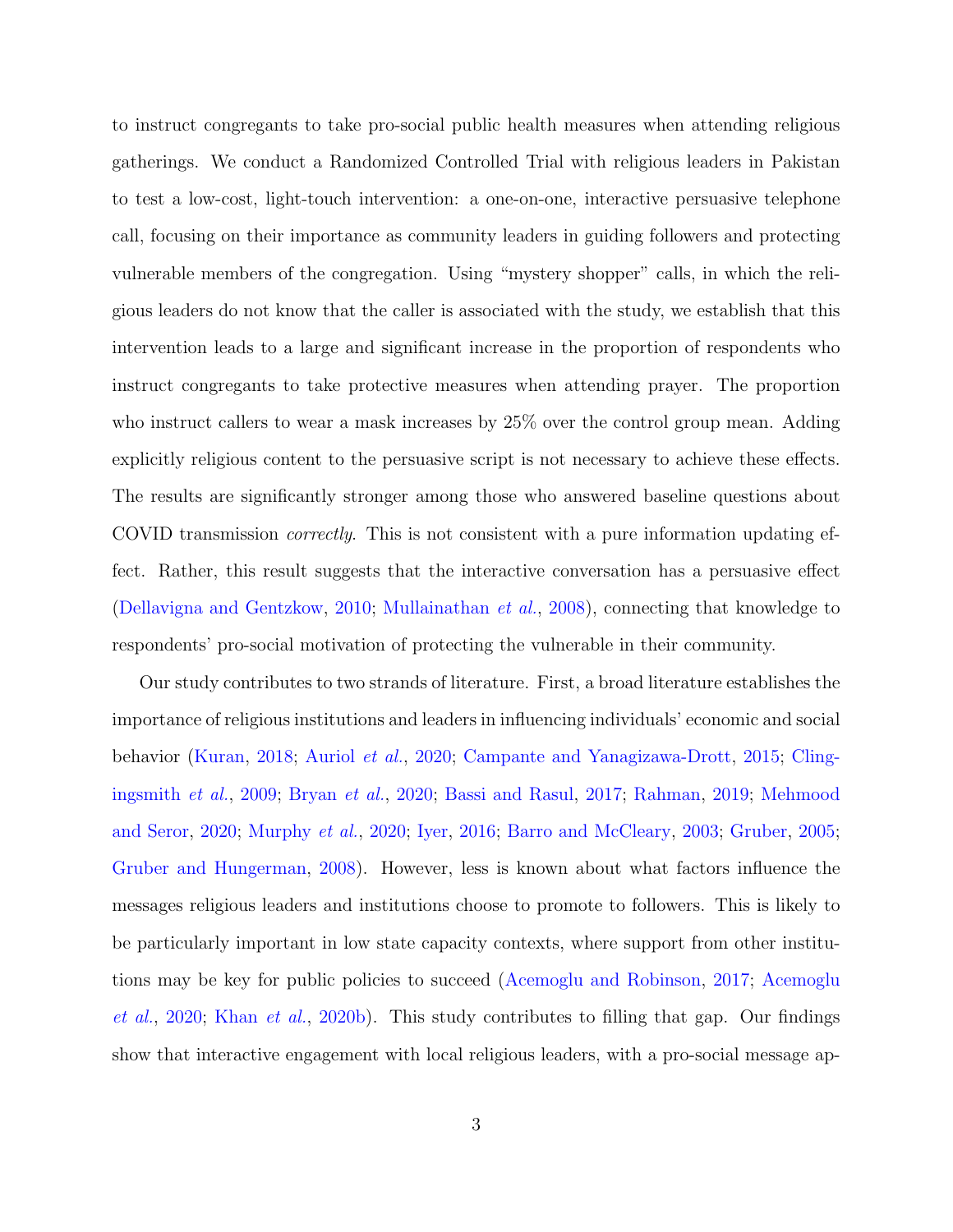pealing to their identity as community leaders, can change practical steps that local religious leaders take in their own communities and their instructions to congregants; and that this messaging may not need to rely on explicitly religious content to be effective.

Second, we contribute to a literature investigating how communication may influence pro-social public health behavior. A wide literature tests the impact of information campaigns on health behavior. Such interventions often focus on inducing individuals to update their baseline beliefs about the private returns to health behaviors, even when the targeted behaviors have large positive spillovers: convincing individuals to wash their hands [\(Ben](#page-14-6)nett [et al.](#page-14-6), [2018\)](#page-14-6), use a bednet to prevent the spread of malaria [\(Rhee](#page-19-2) et al., [2005\)](#page-19-2), have their children vaccinated [\(Nyhan](#page-18-6) *et al.*, [2014\)](#page-18-6), or avoid risky sexual behavior [\(de Walque,](#page-15-7) [2007;](#page-15-7) [Kerwin,](#page-17-3) [2020;](#page-17-3) [Dupas,](#page-16-4) [2011;](#page-16-4) [Duflo](#page-16-5) et al., [2015\)](#page-16-5). However, the effects of an approach emphasizing private returns may face limitations in situations where the positive spillover of a health behavior is large relative to the private returns, such as mask use by young, health people in the case of COVID, or the takeup of childhood vaccinations. Appealing to prosocial motivations may have potential in such situations, particularly given recent evidence on the importance of pro-social motivation in incentivizing health sector workers [\(Ashraf](#page-13-6) [et al.](#page-13-6), [2014;](#page-13-6) [Deserranno,](#page-15-8) [2018;](#page-15-8) [Khan,](#page-17-4) [2020\)](#page-17-4) and the relevance of social signalling concerns in motivating vaccination takeup [\(Karing,](#page-17-5) [2021\)](#page-17-5). However, few studies have examined health information treatments that appeal to respondents' pro-social motivations in changing their behavior, and several recent studies have found no detectable effects of such variations in information delivered to the general public [\(Guiteras](#page-16-6) et al., [2016;](#page-16-6) [Banerjee](#page-13-7) et al., [2020;](#page-13-7) [Khan](#page-17-6) [et al.](#page-17-6), [2020a\)](#page-17-6). The message in our intervention has a strong pro-social focus: respondents are asked in their capacity as leaders to take safety measures in the mosque to protect the elderly and vulnerable in their congregations, and to influence others to do the same. The strong response to this treatment suggests the potential of pro-social messaging in information campaigns targeted to community leaders, who may be positively selected for pro-social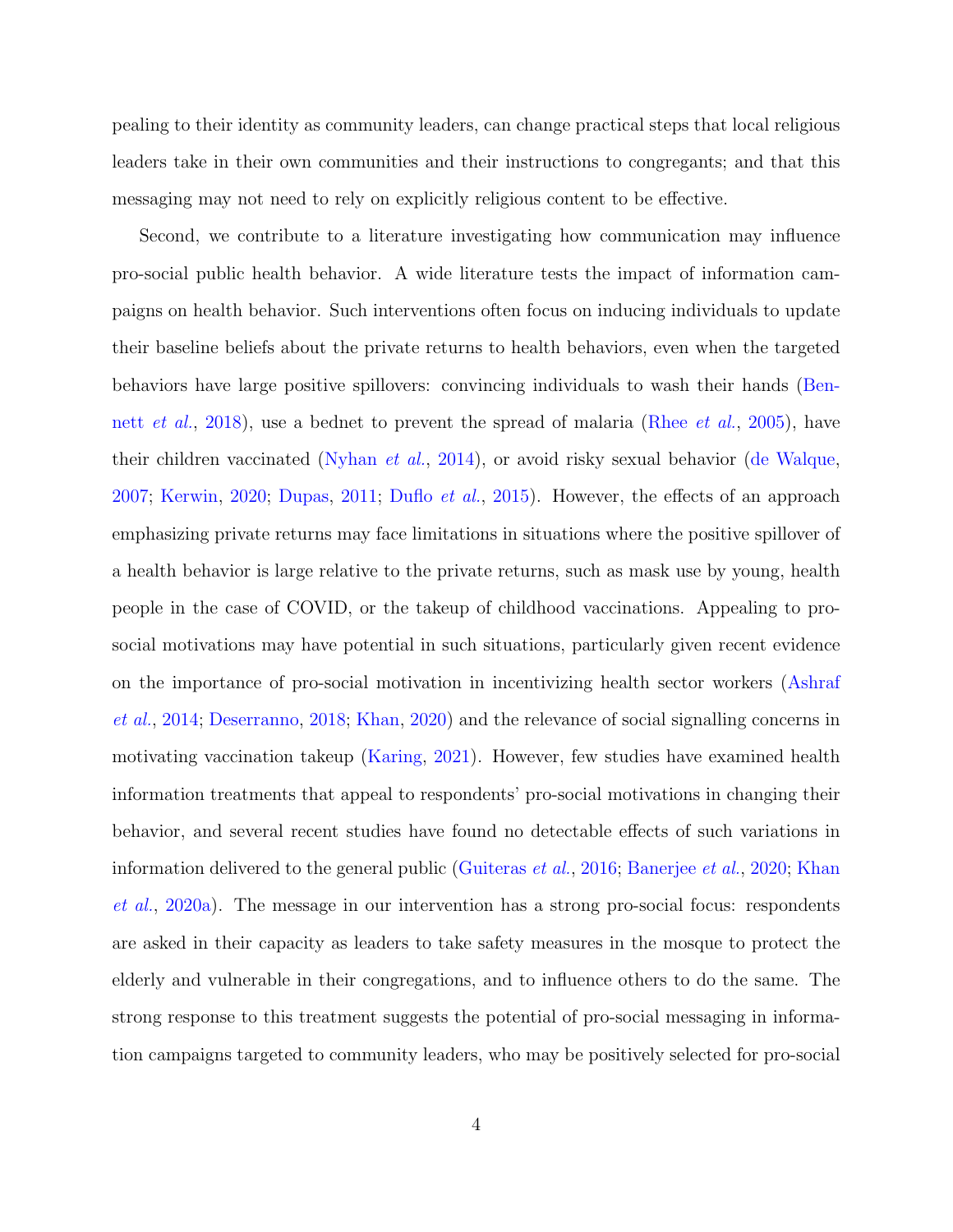motivation, or feel that communities expect them to take greater responsibility for protecting members as part of their role.

The remainder of the paper proceeds as follows. Section [2](#page-4-0) describes the context. Section [3](#page-5-0) details the experimental design. Section [4](#page-8-0) presents results, and [5](#page-12-0) concludes.

# <span id="page-4-0"></span>2 Setting

We study these issues in the context of Pakistan, a setting with a low degree of trust in secular authorities and their public health guidance. In the 2012 World Values Survey, 60% of Pakistanis reported that they feel little or no confidence in the government [\(World Values](#page-19-3) [Survey,](#page-19-3) [2012\)](#page-19-3). In national polls carried out the COVID-19 pandemic, 50% agreed that COVID-19 is a foreign conspiracy [\(Gallup Pakistan,](#page-16-7) [2020\)](#page-16-7).

Religious institutions, on the other hand, enjoy a high degree of trust. The vast majority of the population (96%) are Muslim [\(Pakistan Bureau of Statistics,](#page-18-7) [1998\)](#page-18-7). Religiosity is among the highest in the world, with 94% saying religion is "very important" in their lives [\(Pew Research Center,](#page-19-4) [2018\)](#page-19-4). About 80% of respondents in the World Values Survey agree that it is an essential characteristic of democracy for religious authorities to interpret the laws [\(World Values Survey,](#page-19-3) [2012\)](#page-19-3). Attending Friday prayers in congregation at the mosque is generally considered obligatory for men, and this involves close contact: the Sunnah (example of the Prophet) is to stand shoulder to shoulder during the prayer. Islam has no central religious authority; any cleric with a certain level of legal qualification (a mufti) can issue a fatwa, or Islamic legal opinion, and many clerics who are not officially muftis do so as well; thus, there may be many contradictory opinions issued by authoritative leaders on any given issue, and these are not considered binding. Thus local religious leaders in Islam have substantial discretion to determine practice.

In March 2020, with COVID-19 cases rising, the government announced a nationwide lockdown including the suspension of congregational prayers. However, there was limited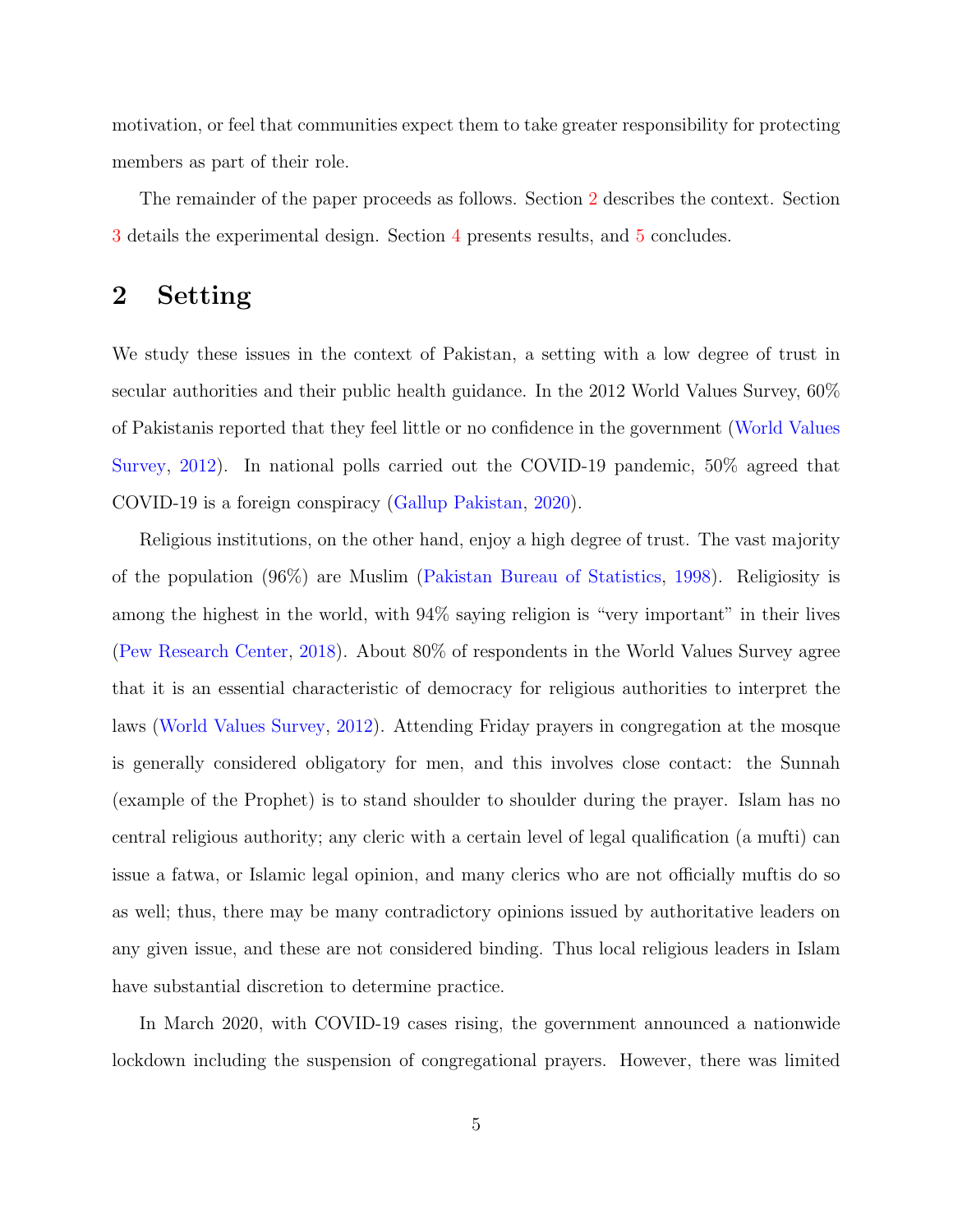compliance with this rule. Nationally influential clerics announced opposition to the rule, and in some cases police attempting to enforce it clashed with worshippers outside mosques. Government and a group of influential clerics at the national level met for a series of negotiations and then announced a joint plan. Mosques would stay open but would follow twenty key guidelines to reduce the spread of COVID. The most clearly defined of these were as follows: (1) prayer mats should be removed and the floor should be washed with chlorinated water; (2) people over 50 years of age and children should not be allowed to attend; (3) six feet of distance during congregational prayers; (3) people should perform ablution at home; and (4) congregants should wear face masks. However, implementation of these rules was limited, with NGOs reporting in May that 80% of mosques were not following these rules [\(Pattan Development Organization,](#page-18-8) [2020\)](#page-18-8). After the first major religious holiday of the year, Eid ul Fitr in May 2020, cases climbed faster (Figure [1\)](#page-20-0); many attributed this rise in part to religious and social gatherings on the holiday including congregational prayers in mosques [\(Deutsche Welle,](#page-15-9) [2020\)](#page-15-9). In the period leading up to Eid ul Azha, the second major religious holiday of the year at the end of July, policymakers were concerned that cases could spike again due to large scale gatherings over the holiday. Self-reported weekly mosque attendance continued to climb after a low during lockdown, reaching 77% by the time of Eid ul Azha [\(Gallup Pakistan,](#page-16-7) [2020\)](#page-16-7).

# <span id="page-5-0"></span>3 Experimental design

We carried out our experiment over a three week period in July 2020, leading up to the Eid ul Azha holiday. The treatments and data collection reference this holiday. We draw a random sample of religious leaders from community mosques across 19 districts of urban and rural Punjab from a government listing.<sup>[1](#page-20-1)</sup> Table 1 shows the experimental design. In

<span id="page-5-1"></span><sup>1</sup>Participants are drawn from a sample frame of individuals licensed to register marriages, provided by the Government of Punjab for a separate experiment [\(Field and Vyborny,](#page-16-8) [2020\)](#page-16-8). Approximately two thirds of individuals in this sample frame are local religious leaders (who typically conduct a marriage and then register it); we restrict the sample to this group.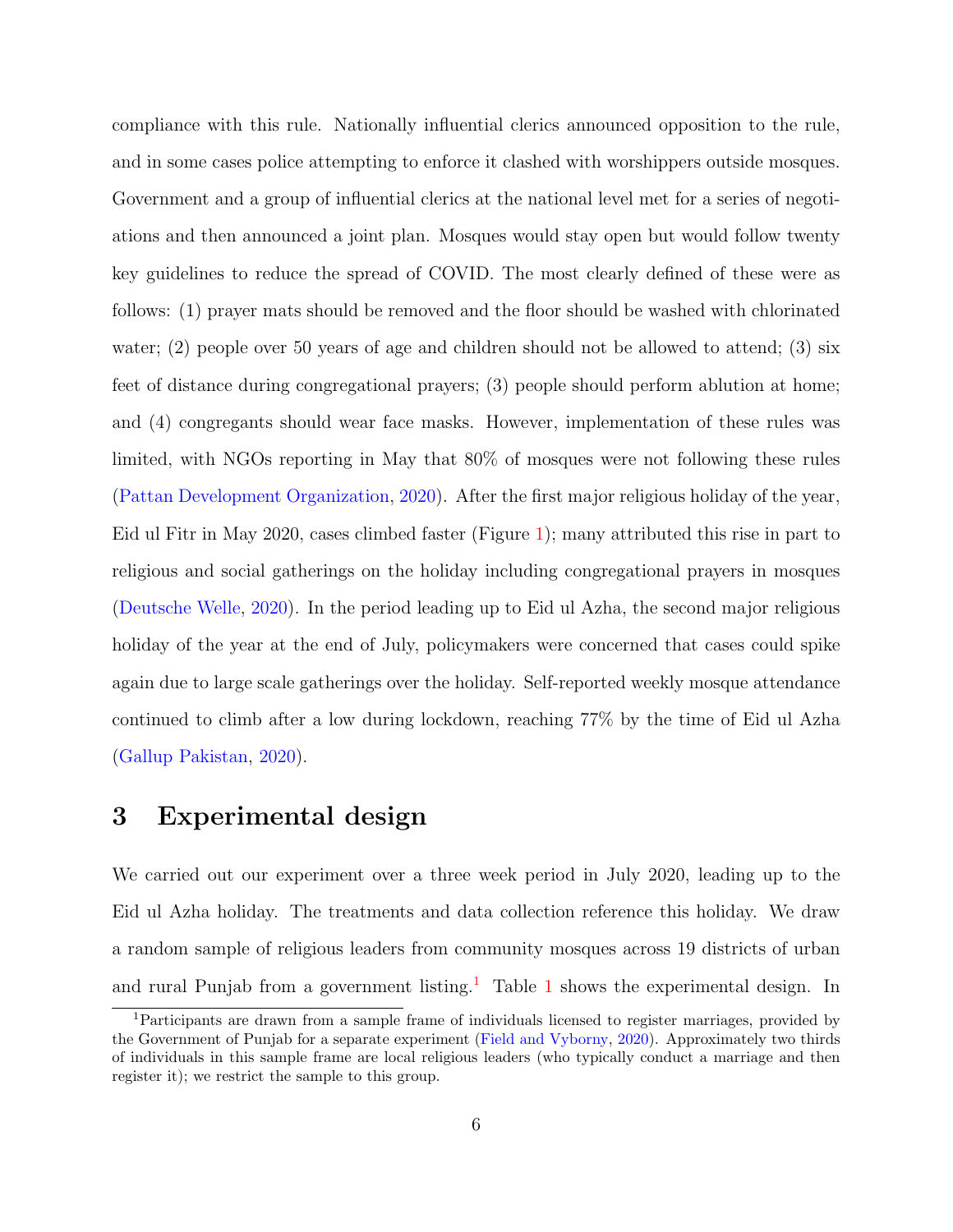the first call, the enumerator identifies himself as a researcher from the Center for Economic Research in Pakistan. He emphasizes that he is not calling from the government, but rather as part of a research study. He then confirms the identity of the respondent and his role as a religious leader. For the religious leaders who are reached and agree to be surveyed, he carries out the baseline survey, collecting information on baseline beliefs about COVID and existing steps taken to prevent spread in the mosque.

We randomized respondents individually into one of four experimental conditions. For the two treatment groups, the persuasion script follows immediately after the survey. Both treatment arms include basic information on COVID asymptomatic spread and how it can occur at the mosque through breathing and coughing when people stand close together or use the communal wash tap. Both treatments (secular persuasion; secular  $+$  religious persuasion) emphasize the importance of the respondent's leadership role in the community and appeal to him in protecting vulnerable community members from COVID. In addition, they both emphasize the key actionable points in the official protocols for mosques, and ask the respondent to follow them and to spread the word to his community through his sermons and mosque loudspeaker announcements. The script is interactive, involving frequent elicitation of the respondent's reactions and agreement, as well as asking him to commit to action. In this way it differs substantially from mass media messages about COVID, which were widely disseminated during this period.

In addition to these elements, the secular + religious persuasion treatment arm includes an appeal to religious authority. This includes (1) the fact that the top religious leaders have endorsed the protocols for mosques; (2) hadith (sayings of the Prophet) about avoiding spread of plague; (3) international Sunni and Shia authorities' pronouncements (fatwas) on the importance of complying with official authorities to prevent spread of COVID; (4) examples of other Muslim countries following strong measures to prevent COVID spread.

Our main followup data collection uses mystery shoppers to obtain a measure of the reli-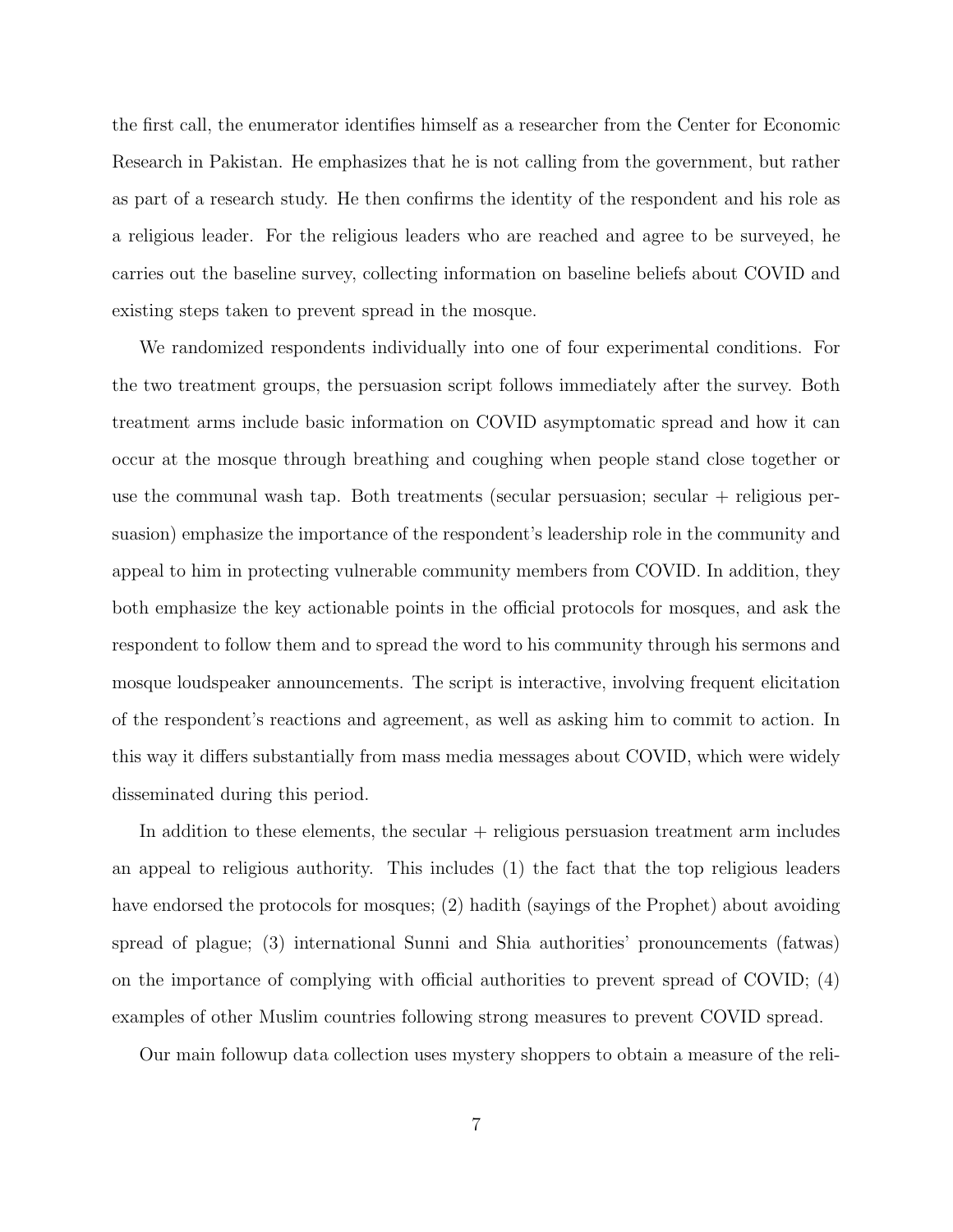gious leader's instructions to members of the mosque congregation free of social desirability bias. A different enumerator from the original surveyor calls each respondent in the days before Eid, posing as a member of the community saying he and his father want to confirm the timing for Eid prayer services at the mosque. Timings are usually set 1-2 days before Eid and differ for each mosque; thus community members must enquire to confirm the time. These calls were credible to respondents; a number of respondents later called back to let the mystery shopper callers know the confirmed time of prayers. We also asked enumerators to record whether the respondent seemed suspicious of the mystery shopper call; approximately 10% of calls were tagged as suspicious, and this does not differ between treatment arms (result available on request).

After asking about the time of prayer services, the caller asks several questions about how he should prepare for attending mosque given COVID conditions, e.g. by wearing a mask, bringing his own prayer mat or doing ablution at home. This is credible during the Eid prayers as it is a larger gathering than usual, and congregants who do not frequently attend the mosque are likely to attend. We construct our key outcome variables as follows: (1) whether the respondent advises wearing a mask; (2) says wearing a mask is required when the caller says he would prefer not to wear it; (3) tells the caller to bring a prayer mat (i.e. because the mosque mats would have been removed); (4) indicates the caller should do ablution at home; and (5) asks about the caller's father's age (because the elderly are not supposed to attend the mosque). We present a simple index which is the mean of these five binary variables, as well as results for the five individual components.<sup>[2](#page-7-0)</sup>

Of the 819 respondents who were surveyed successfully in the treatment and control groups and called by "mystery shoppers," 629 (75%) answered the mystery shopper calls,

<span id="page-7-0"></span><sup>2</sup>Due to an error in coordination between post-pilot questionnaire revisions and registration, the outcome "asks the respondent to bring his own prayer mat" was left out of the registry entry inadvertently. We show in the appendix that our results are not dependent on the inclusion of this variable. The full script of the instrument, available on the author's website, demonstrates that all the mystery shopper outcome variables collected are presented in the paper.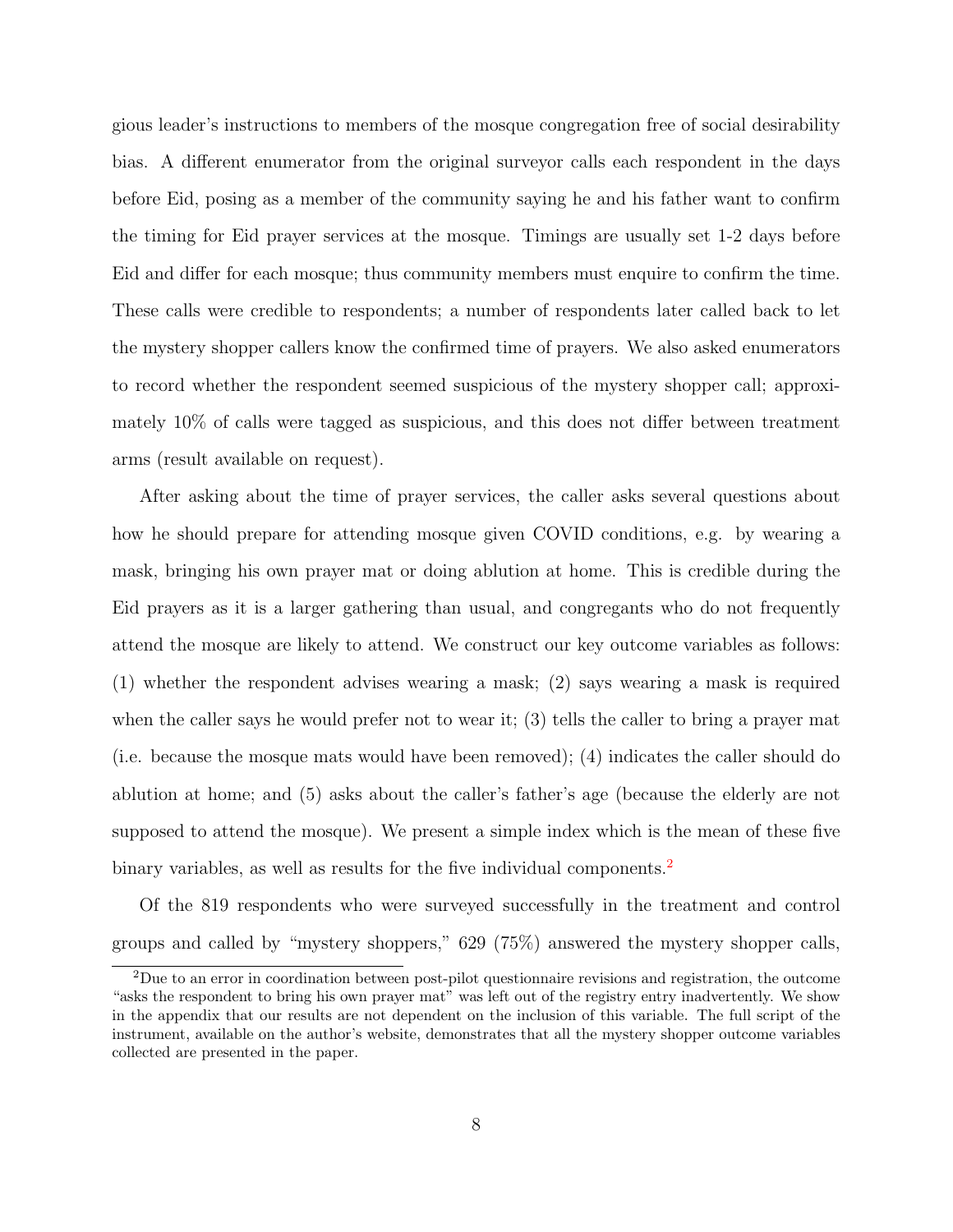of whom 609 were planning to hold Eid prayers at their mosque and were asked questions about prayers;<sup>[3](#page-8-1)</sup> this is not differential by treatment arm (Table  $3$ , Column 1). To quantify the main treatment effect of interest, the impact of persuasion, we compare mystery shopper outcomes between treatment and control arms for these 609 respondents whom we reached at baseline (Sample 1).

It is possible that simply answering the baseline survey, which makes COVID salient to respondents, influences respondents' answers in the mystery shopper calls. To test this, we include a super-control arm. Respondents in this group receive a mystery shopper call, but no baseline or treatment call. Because we have no baseline for the super-control group, we cannot restrict the sample to baseline responders; therefore, we compare mystery shopper outcomes between all respondents assigned before the baseline to the control group ( $N = 889$ ) and the super-control group ( $N = 1067$ ) (Sample 2). Again response rates to the mystery shopper calls are do not differ between the control and super-control arms (Table [3,](#page-22-0) Column 2).[4](#page-8-2)

The full scripts of all the instruments are available on the author's website. We pre-registered the study (AEARCTR-000[5](#page-8-3)740, Version 2.0).<sup>5</sup> Duke's IRB approved the study under protocol number 2020-0432.

### <span id="page-8-0"></span>4 Results

Table [2](#page-21-0) shows descriptive statistics and balance for the main sample from the baseline survey. Respondents lead community mosques with an average of 40 people attending daily evening

<span id="page-8-2"></span><span id="page-8-1"></span><sup>3</sup>Smaller mosques do not always hold Eid prayers.

<sup>&</sup>lt;sup>4</sup>At the end of the first call, after the persuasion script was complete for the treatment group, we also asked respondents in all treatment arms to report their planned steps to reduce the spread of COVID in the mosque. We consider these variables weaker evidence than the mystery shopper data, because they are self-reported and therefore subject to response bias. We pre-registered these self-reported variables as outcome variables; however, because of variation in the length of the call between treatment and control, response rates to this module differ between treatment arms, causing potential sample selection bias in the estimates. Appendix Table [A1](#page-20-1) shows the results for these variables with and without [Lee](#page-17-7) [\(2009\)](#page-17-7) bounds.

<span id="page-8-3"></span><sup>5</sup>Version 1.0 was registered during early-stage piloting; observations collected during piloting, before Version 2.0 was registered, are not included in the analysis presented here.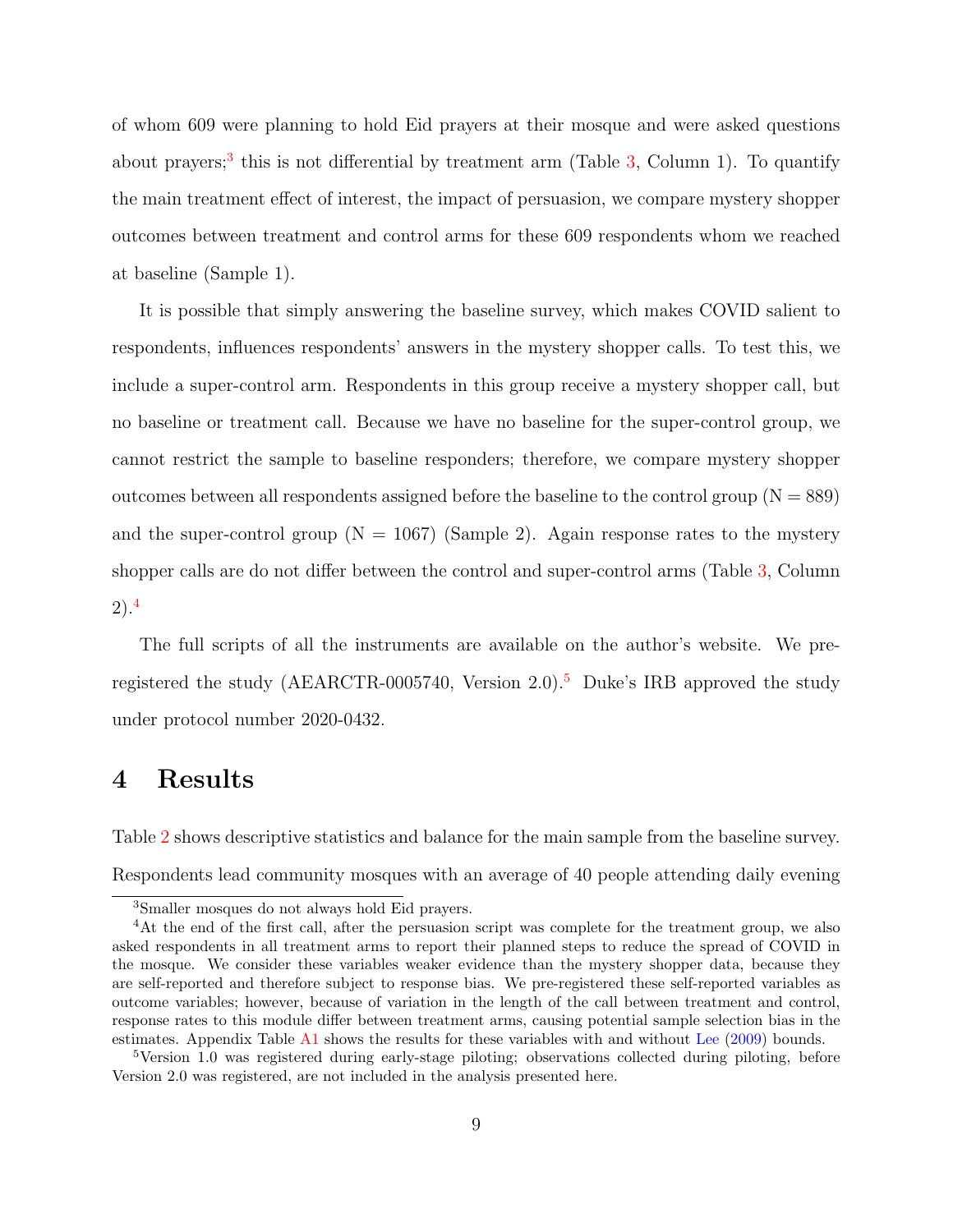prayer before COVID. Most respondents have less than 10th grade (Matric) education and some training in madrasa (religious schooling). The majority report that they are receiving frequent messages about COVID. However, the majority do not believe COVID is present in their communities. Respondents reported steps they have taken to prevent spread of COVID in the mosque, without being prompted with any specific step; almost all respondents mentioned at least one step, but only about 25% mention requiring masks. Respondents answered two basic questions about COVID transmission: whether it can be spread by people who show no symptoms, and whether it can be spread through coughing even if two people do not touch. About 60% of respondents answered both questions correctly in the affirmative and were confident in their answers; a third were unsure; and 10% gave a definite "no" to one or both questions.

Overall, the randomization is well balanced; of 87 tests, 8 are significant at the 10% level or greater, of which two are significant at the  $1\%$  level, similar to what would be expected by chance. Respondents in the control group appear to be slightly more likely to believe that COVID is present in their community, and more likely to report discouraging the elderly or sick from attending mosque during the pandemic. Both of these apparent imbalances should not drive our treatment effects of interest; if anything, they should bias our estimates towards zero.

Table [4](#page-22-1) shows the main results of the experiment. In the control group, respondents recommended on average 38% of the counter-COVID measures to callers; about half recommended the caller bring his own prayer mat and do ablution at home, 44% recommended a mask and only 36% said a mask was required. Only 2% of respondents asked the caller (unprompted) about his father's age. Respondents may not have imagined the callers' fathers to be elderly or connected his caller's statement that "my father and I wanted to know the time of Eid prayers" to the prohibition on elderly people attending.

Panel A shows the main treatment effects, comparing treatment and control groups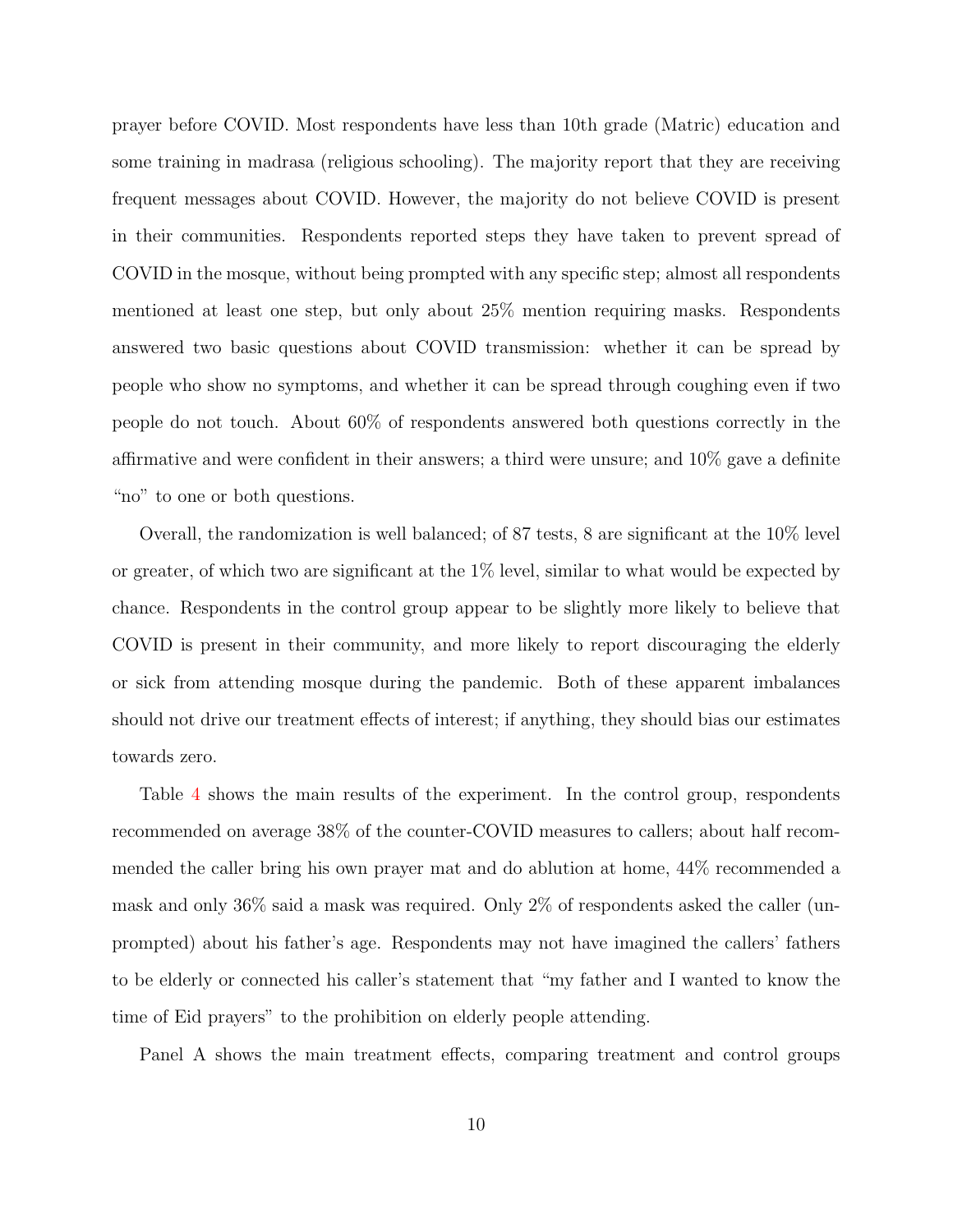(Sample 1). Overall, the treatment increased the index of COVID compliance instructions by 18% (seven percentage points). The effects are driven by an increase in recommendations to do ablution at home and to wear a mask; the proportion who tell callers they are required to wear a mask increases by 25% over the control group mean. Panel B uses the same sample to break down the results by treatment arm, to investigate whether religious persuasion has any additional effect with religious leaders. The two treatment effects are similar in size and statistically indistinguishable.

Table [5](#page-23-0) uses Sample 2 to investigate whether simply receiving the baseline survey, which has no informational content but makes COVID salient to respondents, drives our results. We compare the responses between the control (baseline survey + mystery shopper) and super control group (mystery shopper only). Because not all respondents in the control group picked up the baseline call, we instrument receiving a baseline survey with randomized assignment to the control group. Administering a survey alone has no detectable effect on the index of instructions to the mystery shopper.

Table [6](#page-23-1) investigates whether the effect of the treatment ran through giving new information about COVID. We divide the sample first by whether the respondent correctly answered two questions about COVID at baseline: whether it can be transmitted by people who show no symptoms, and whether it can be transmitted through coughing or sneezing without touching. In Panel A, respondents who gave the correct answers but were uncertain are classified as having correct knowledge at baseline. The effects are completely driven by respondents who gave the correct answers at baseline, and we can reject at the 5% level that treatment effects are equal on the two groups. To investigate the role of the treatment in resolving uncertainty, Panel B splits respondents into three groups: those who answered the knowledge questions correctly at baseline, those who were uncertain, and those who gave the wrong answer but said they were certain about it. The effects are driven completely by those who are correct and certain in their beliefs at baseline. This demonstrates that simply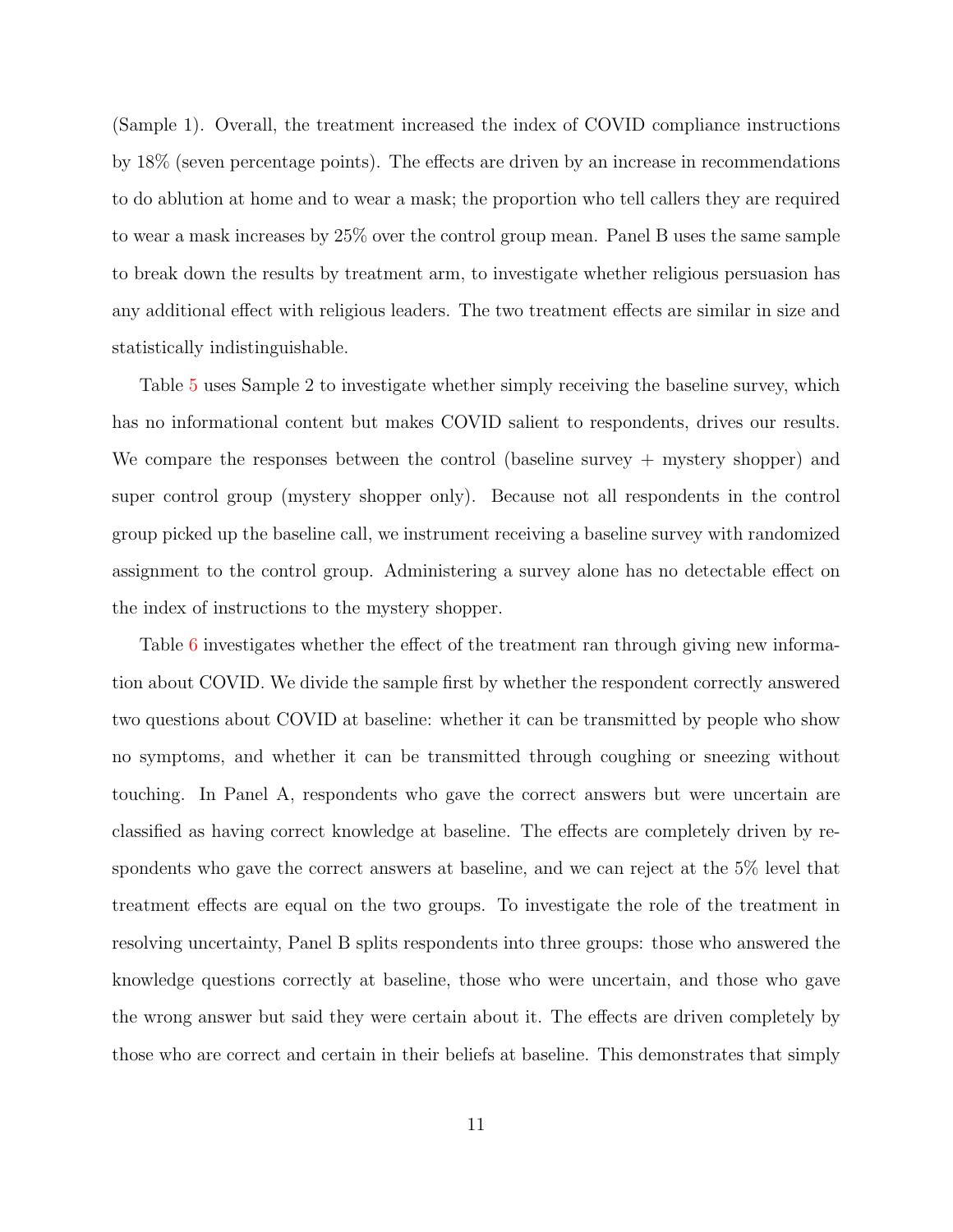providing basic information about COVID transmission is not the mechanism for our results. Rather, the one-on-one persuasion, which made salient the importance of the mosque as a venue for transmission and emphasized the respondents' key leadership role in protecting the vulnerable in their community, mobilizes respondents who are already believe that there is a risk of COVID spread to respond.

Table [7](#page-24-0) tests for heterogeneity in responses by the respondent's relationship with secular and religious authorities. We do not find any pattern of a greater response among those who have a stronger relationship with the secular authorities. The point estimate of the treatment effect is larger for respondents who did not name government announcements as a trusted source of information about COVID (Column 1), although we cannot reject that the effects are equal for the two groups. The point estimates are similar for respondents in the constituency of the governing party (Pakistan Tehreek-e-Insaf) and those in opposition constituencies (Column 2). Treatment effects are similar between respondents with and without madrasa training, as well as those who mentioned clerics as sources of information about COVID and those who did not. This result contrasts to recent evidence from the US and Brazil on the politicization of responses to COVID-19 public health advice [\(Grossman](#page-16-0) [et al.](#page-16-0), [2020;](#page-16-0) [Alcott](#page-13-0) et al., [2020;](#page-13-0) [Bursztyn](#page-15-0) et al., [2020;](#page-15-0) [Painter and Qiu,](#page-18-9) [2020;](#page-18-9) [Milosh](#page-18-10) et al., [2020;](#page-18-10) [Kushner Gadarian](#page-17-8) et al., [2020\)](#page-17-8). This could be because these patterns are particular to the high degree of polarization in those countries [\(Barari](#page-14-7) *et al.* [\(2020\)](#page-14-7) find no relationship between reported COVID compliance and trust in government across Italian respondents). Alternatively, it may be because personal interaction is more effective than mass communications in crossing party lines, as consistently shown in the political science literature on voter mobilization [\(Gerber and Green](#page-16-9) [\(2019\)](#page-16-9) review this literature in detail).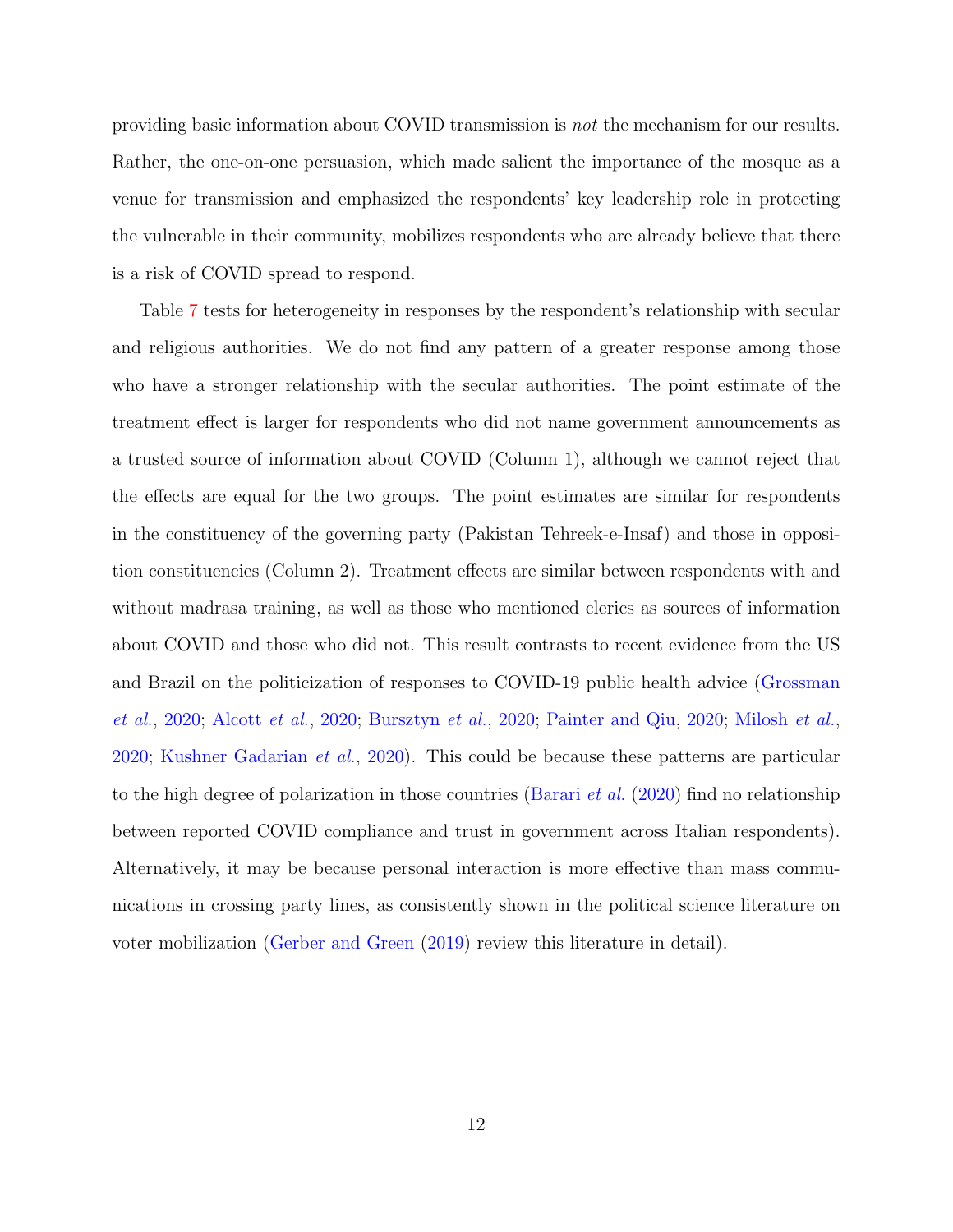# <span id="page-12-0"></span>5 Discussion

In this study, we use a randomized controlled trial to establish that one-on-one persuasion can be effective in influencing community religious leaders to instruct congregants to take public health measures in their mosques. We find that the effect of the intervention is not driven by simply making COVID salient or providing information about how it spreads.

In our study setting, Pakistan, the government engages extensively with prominent religious leaders at the national level. It is this engagement that led to the 20-point plan for mosques. Yet the lack of compliance with this plan at the community level illustrates the need for engagement at the community level. Our results demonstrate this can be effective; but direct engagement, beyond generic mass messaging, may be needed. Although the intervention we test requires time input at an individual level, its scripted nature and phone based delivery means it is still low cost, at around one dollar per religious leader contacted in our setting. Beyond this specific, standardized intervention, governments could consider establishing a mechanism for community-level engagement with local religious leaders, such as district level outreach teams.

Such approaches may be promising to explore not only for the case of combating COVID-19, but in other public health campaigns of importance (such as encouraging trust in vaccination) as well as a much broader set of policies where establishing public trust is key.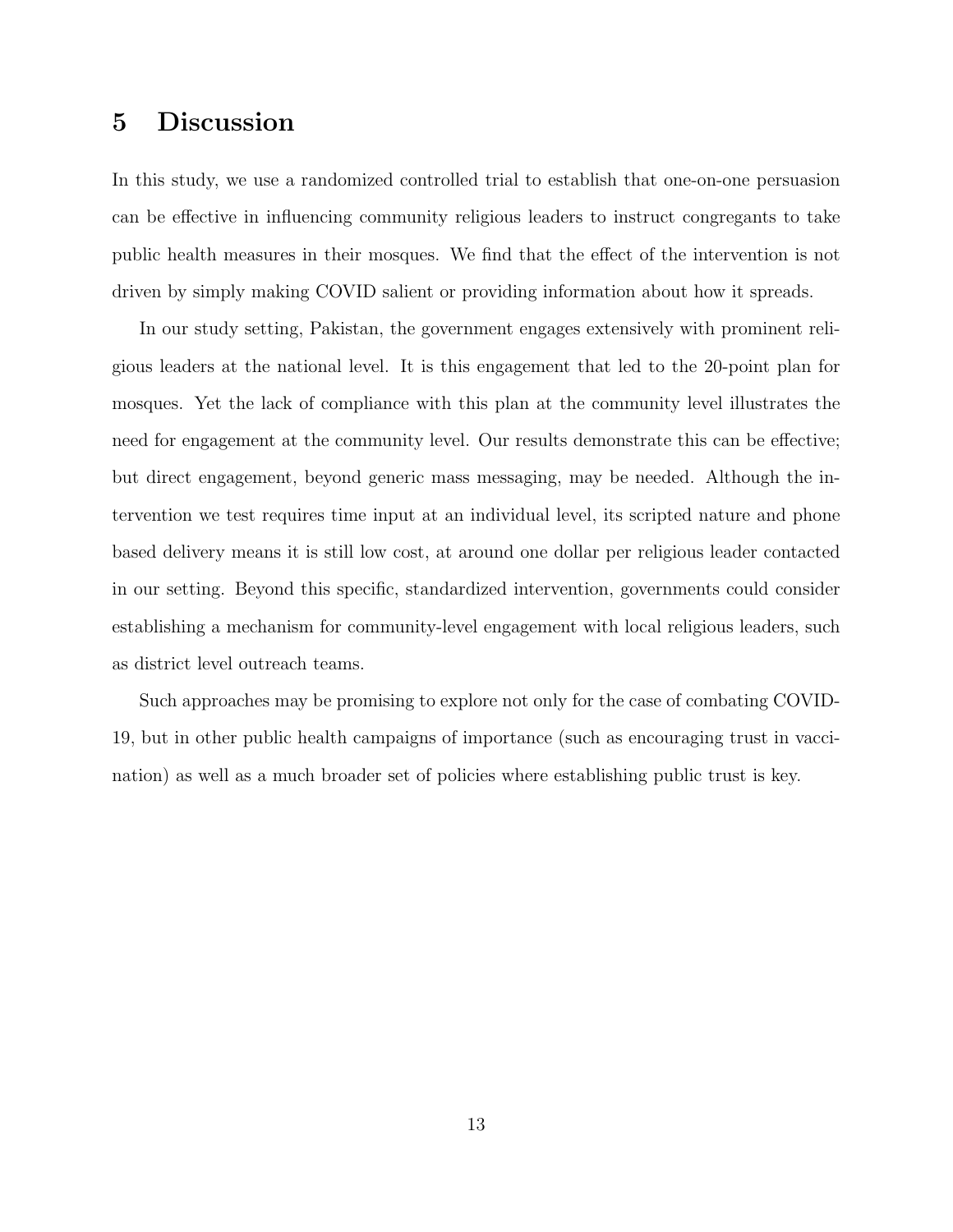# References

- <span id="page-13-5"></span>Acemoglu, D., Cheema, A., Khwaja, A. I. and Robinson, J. A. (2020). Trust in state and nonstate actors: Evidence from dispute resolution in pakistan. Journal of Political Economy, 128 (8), 3090–3147.
- <span id="page-13-4"></span>— and ROBINSON, J.  $(2017)$ . The emergence of weak, despotic and inclusive states. *NBER* Working Paper 23657.
- <span id="page-13-0"></span>Alcott, H., Boxell, L., Conway, J., Gentzkow, M., Thaler, M. and Yang, D. (2020). Polarization and Public Health: Partisan Differences in Social Distancing during the Coronavirus Pandemic. NBER Working Paper 26946.
- <span id="page-13-2"></span>Alfano, V., Ercolano, S. and Vecchione, G. (2020). Religious Attendance and COVID-19: Evidences from Italian Regions. Cesifo Working Paper 8596, (September).
- <span id="page-13-3"></span>Alsan, M. and Wanamaker, M. (2018). Tuskegee and the health of black men. Quarterly *Journal of Economics*, **133** (1),  $407-455$ .
- <span id="page-13-6"></span>ASHRAF, N., BANDIERA, O. and JACK, B. K. (2014). No margin, no mission? A field experiment on incentives for public service delivery. Journal of Public Economics, 120, 1–17.
- <span id="page-13-1"></span>Auriol, E., Lassebie, J., Panin, A., Raiber, E. and Seabright, P. (2020). God insures those who pay? Formal insurance and religious offerings in Ghana. Quartely Journal of Economics, 135 (4), 1799–1848.
- <span id="page-13-7"></span>Banerjee, A., Alsan, M., Breza, E., Chandrasekhar, A., Chowdhury, A., Duflo, E., Goldsmith-pinkham, P. and Olken, B. (2020). Messages on Covid-19 Prevention in India Increased Symptoms Reporting and Adherence to Preventive Behaviors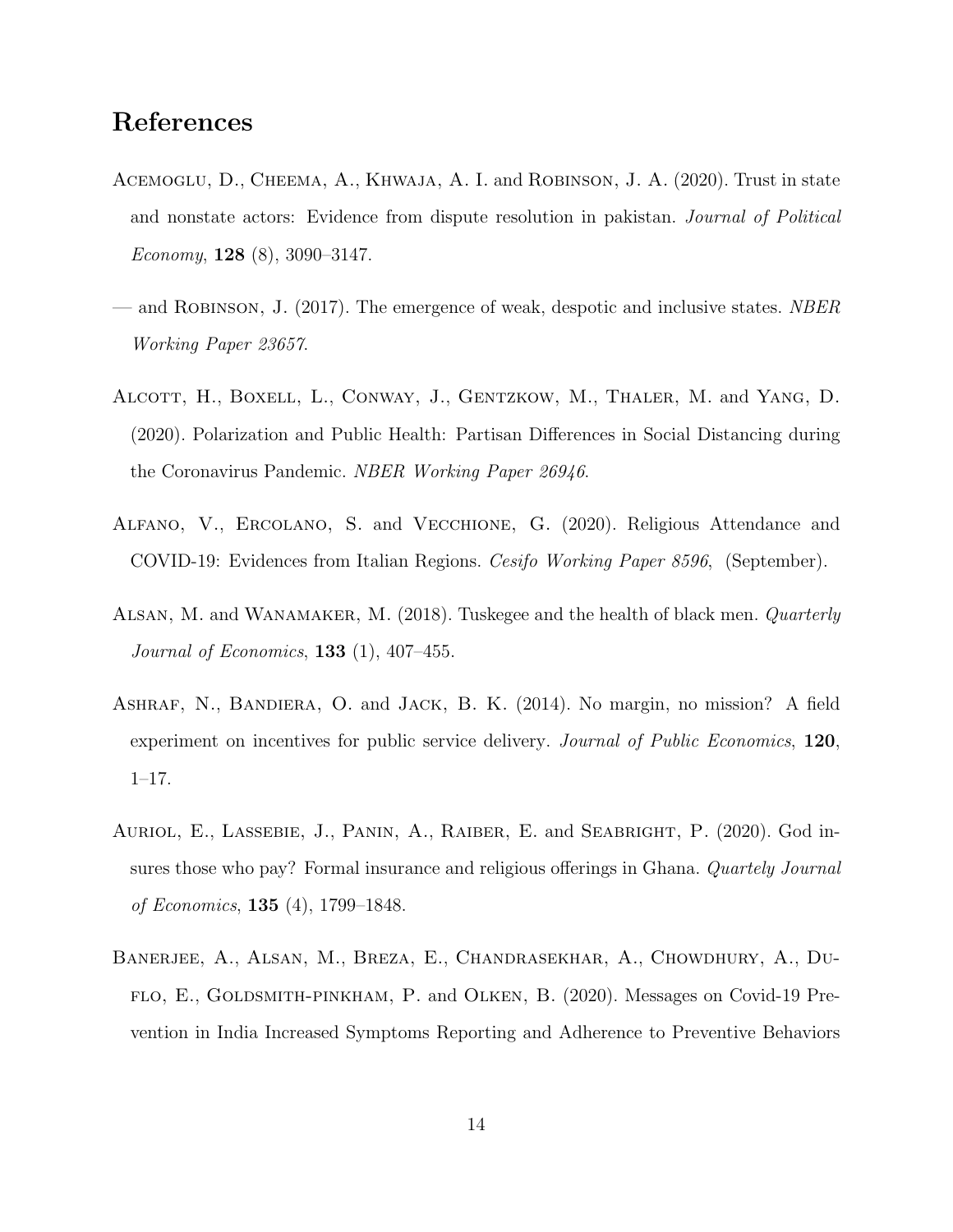Among 25 Million Recipients with Similar Effects on Non-Recipient Members of Their Communities. NBER Working Paper 27496.

- <span id="page-14-7"></span>Barari, S., Caria, S., Davola, A., Falco, P., Fetzer, T., Fiorin, S., Hensel, L., IVCHENKO, A., JACHIMOWICZ, J., KING, G., KRAFT-TODD, G., LEDDA, A., MACLENnan, M., Mutoi, L., Pagani, C., Reutskaja, E., Roth, C. and Slepoi, F. R. (2020). Evaluating COVID-19 public health messaging in Italy: Self-reported compliance and growing mental health concerns. medRxiv, pp. 1–19.
- <span id="page-14-0"></span>BARRIOS, J. M. and HOCHBERG, Y. V. (2020). Risk Perception Through the Lens of Politics in the Time of the COVID-19 Pandemic. NBER Working Paper 27008.
- <span id="page-14-5"></span>BARRO, R. J. and MCCLEARY, R. M. (2003). Religion and economic growth across countries. American Sociological Review, 68 (5), 760–781.
- <span id="page-14-2"></span>BASSI, V. and RASUL, I. (2017). Persuasion: A case study of Papal influences on fertilityrelated beliefs and behavior. American Economic Journal: Applied Economics, 9 (4), 250–302.
- <span id="page-14-6"></span>BENNETT, D., NAQVI, A. and SCHMIDT, W.-P. (2018). Learning, hygiene and traditional medicine. Economic Journal, 128, 545–574.
- <span id="page-14-3"></span>BENTZEN, J. S. (2020). In Crisis, We Pray: Religiosity and the COVID-19 Pandemic. CEPR Discussion Papers 14824.
- <span id="page-14-4"></span>Bernheim, B. D., Freitas-groff, Z., Buchmann, N. and Otero, S. (2020). The Effects of Large Group Meetings on the Spread of COVID-19 : The Case of Trump Rallies. Mimeo, Stanford University, pp. 1–15.
- <span id="page-14-1"></span>BRYAN, G., CHOI, J. and KARLAN, D. (2020). Randomizing religion: the impact of protestant evangelism on economic outcomes. Quarterly Journal of Economics, pp. 1–88.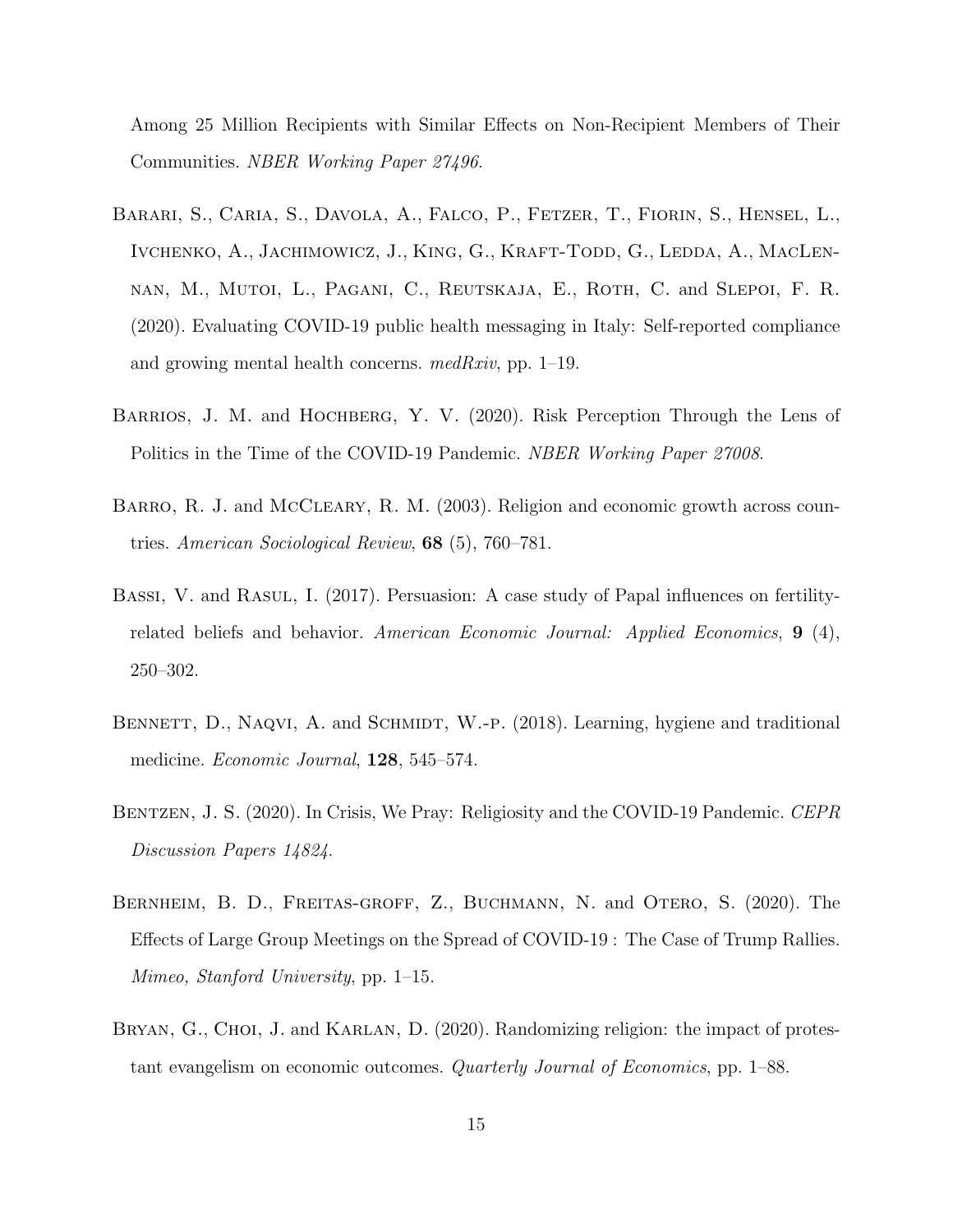- <span id="page-15-0"></span>BURSZTYN, L., RAO, A., ROTH, C. and YANAGIZAWA-DROTT, D. (2020). Misinformation During a Pandemic. NBER Working Paper 27417.
- <span id="page-15-5"></span>CAMPANTE, F. and YANAGIZAWA-DROTT, D. (2015). Does Religion Affect Economic Growth? Quarterly Journal of Economics, pp. 615–658.
- <span id="page-15-1"></span>CHRISTENSEN, D. (2020). Building Resilient Health Systems: Experimental Evidence from Sierra Leone and the 2014 Ebola Outbreak. NBER Working Paper 27364.
- <span id="page-15-6"></span>Clingingsmith, D., Khwaja, A. and Kremer, M. (2009). Estimating the impact of the Hajj: religion and tolerance in Islam's global gathering. Quartely Journal of Economics, 124 (August), 1133–1170.
- <span id="page-15-2"></span>DAVE, D. M., FRIEDSON, A. I., MCNICHOLS, D. and SABIA, J. J. (2020). The contagion externality of a superspreading event: the Sturgis motorcycle rally and COVID-19. NBER Working Paper 27813.
- <span id="page-15-7"></span>DE WALQUE, D.  $(2007)$ . How does the impact of an HIV/AIDS information campaign vary with educational attainment? Evidence from rural Uganda. Journal of Development Economics, 84 (2), 686–714.
- <span id="page-15-3"></span>Defranza, D., Lindow, M., Harrison, K., Mishra, A. and Mishra, H. (2020). Religion and Reactance to COVID-19 Mitigation Guidelines. American Pyschologist.
- <span id="page-15-4"></span>DELLAVIGNA, S. and GENTZKOW, M. (2010). Persuasion: Empirical evidence. Annual Review of Economics, 2, 643–669.
- <span id="page-15-8"></span>Deserranno, E. (2018). Financial Incentives as Signals: Experimental Evidence from the Recruitment of Village Promoters in Uganda. American Economic Journal: Applied Economics, (0001852).

<span id="page-15-9"></span>DEUTSCHE WELLE (2020). Eid festivities raise coronavirus surge fears in South Asia.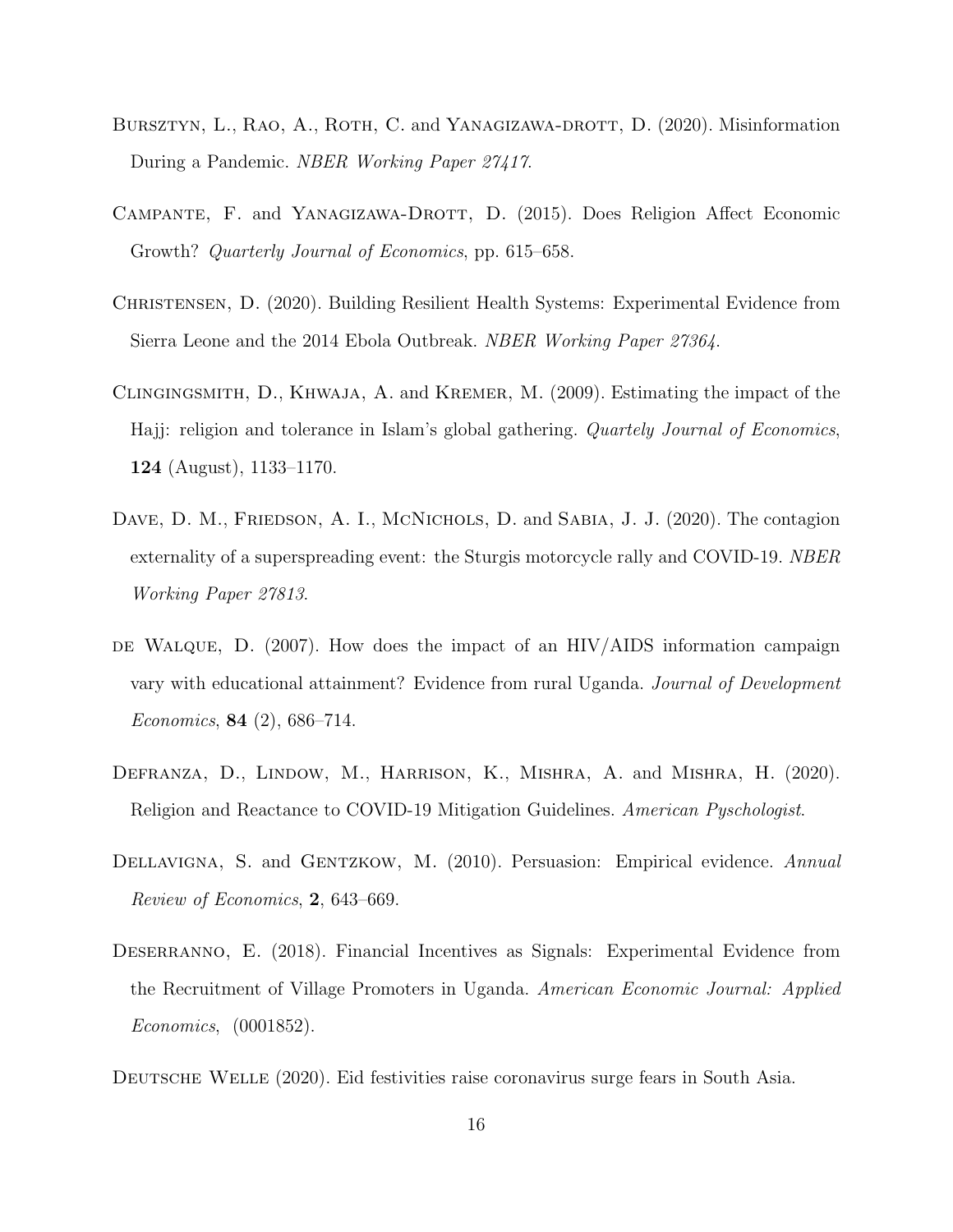- <span id="page-16-5"></span>DUFLO, B. E., DUPAS, P. and KREMER, M. (2015). Education, HIV and Early Fertility: Experimental Evidence from Kenya. American Economic Review, 105 (9), 2757–2797.
- <span id="page-16-4"></span>Dupas, P. (2011). Do teenagers respond to HIV risk information? Evidence from a field experiment in Kenya. American Economic Journal: Applied Economics, 3 (1), 1–34.
- <span id="page-16-8"></span>FIELD, E. and VYBORNY, K. (2020). Information gaps and de jure legal rights: evidence from Pakistan. EDI working paper series.
- <span id="page-16-7"></span>Gallup Pakistan (2020). Attitude tracker survey Pakistan Wave 8 Results.
- <span id="page-16-9"></span>GERBER, D. and GREEN, A. (2019). Get Out the Vote: How to Increase Voter Turnout.
- <span id="page-16-0"></span>Grossman, G., Kim, S., Rexer, J. and Thirumurthy, H. (2020). Political partisanship influences behavioral responses to governors ' recommendations for COVID-19 prevention in the United States. Working paper.
- <span id="page-16-3"></span>Gruber, J. and Hungerman, D. M. (2008). The church versus the mall: What happens when religion faces increased secular competition? Quarterly Journal of Economics, 123 (2), 831–862.
- <span id="page-16-2"></span>Gruber, J. H. (2005). Religious Market Structure, Religious Participation, and Outcomes: Is Religion Good for You? Advances in Economic Analysis  $\mathcal B$  Policy, 5 (1).
- <span id="page-16-6"></span>Guiteras, R. P., Levine, D. I., Luby, S. P., Polley, T. H., Khatun-E-Jannat, K. and Unicomb, L. (2016). Disgust, shame, and soapy water: Tests of novel interventions to promote safe water and hygiene. Journal of the Association of Environmental and Resource Economists, 3 (2), 321–359.
- <span id="page-16-1"></span>IYER, S. (2016). The new economics of religion. Journal of Economic Literature, 54 (2), 395–411.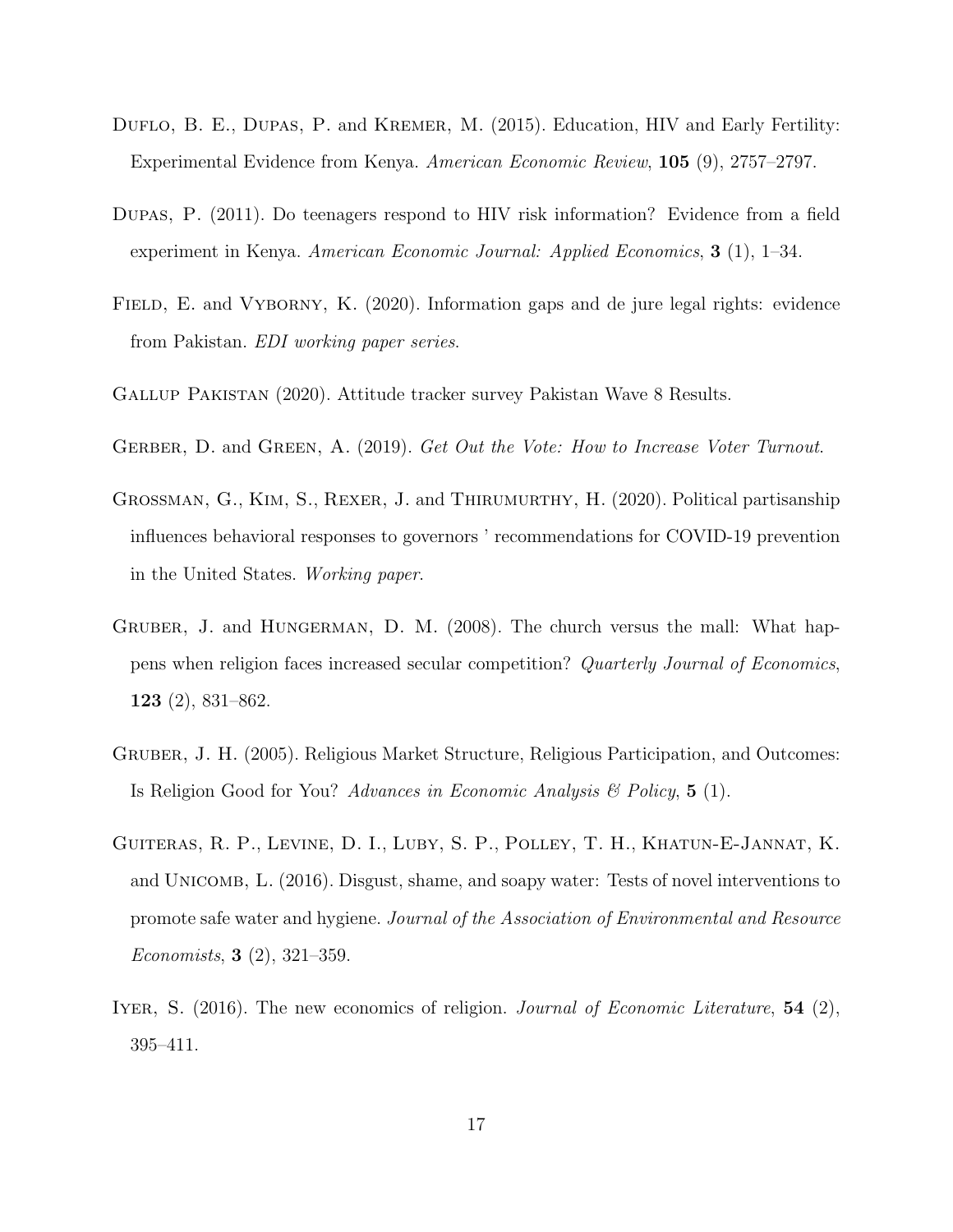- <span id="page-17-5"></span>Karing, A. (2021). Social Signaling and Childhood Immunization: A Field Experiment in Sierra Leone. Working Paper.
- <span id="page-17-3"></span>Kerwin, J. T. (2020). Scared Straight or Scared to Death? Fatalism in Response to Disease Risks. Working paper.
- <span id="page-17-6"></span>Khan, A., Nasim, S., Shaukat, M. and Stegmann, A. (2020a). Building Trust in the State with Information: Evidence from Urban Punjab. World Bank Policy Research Working Paper 9469, (November).
- <span id="page-17-4"></span>Khan, M. Y. (2020). Mission Motivation and Public Sector Performance: Experimental Evidence from Pakistan. Working Paper.
- <span id="page-17-2"></span>KHAN, R. S., KLASEN, S. and PASHA, A. (2020b). Asset ownership and female empowerment : Evidence from a natural experiment in Pakistan. pp. 1–4.
- <span id="page-17-1"></span>Kuran, T. (2018). Islam and economic performance: Historical and contemporary links. Journal of Economic Literature, 56, 1292–1359.
- <span id="page-17-8"></span>Kushner Gadarian, S., Goodman, S. W. and Pepinsky, T. B. (2020). Partisanship, Health Behavior, and Policy Attitudes in the Early Stages of the COVID-19 Pandemic. Working paper.
- <span id="page-17-7"></span>Lee, D. S. (2009). Training, wages, and sample selection: Estimating sharp bounds on treatment effects. Review of Economic Studies, 76 (3), 1071–1102.
- <span id="page-17-0"></span>Lopez-Pena, P., Davis C., A., Mobarak A., M. and Raihan, S. (2020). Prevalence of COVID-19 symptoms, risk factors, and health behaviors in host and refugee communities in Cox's Bazar: a representative panel study. Bulletin of the World Health Organization, (11 May 2020), 1–17.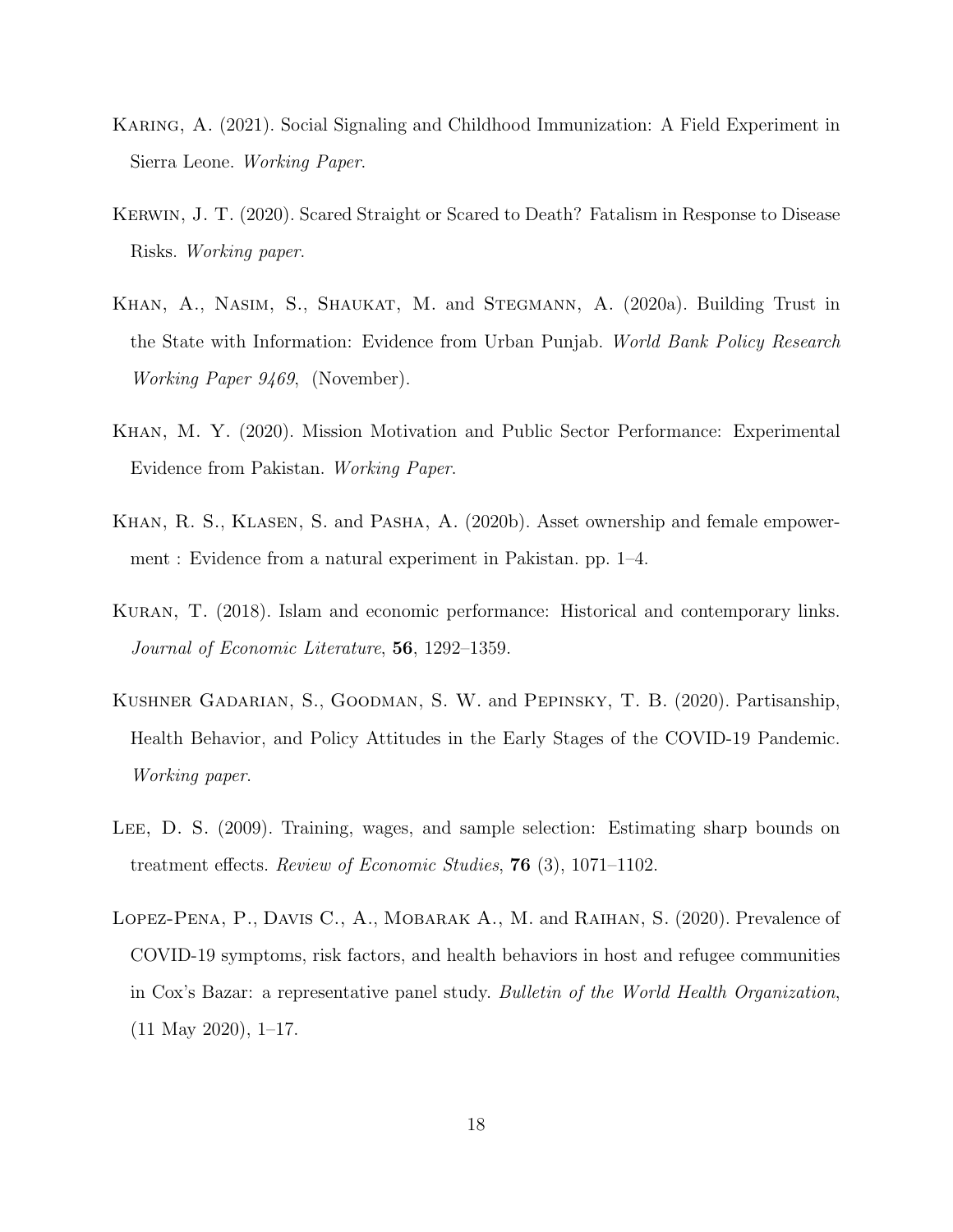- <span id="page-18-1"></span>MALHI, F., AFTAB, Z. and BANURI, S. (2020). When norms collide: The effect of religious holidays on compliance with COVID guidelines. *Working paper*.
- <span id="page-18-2"></span>MARTINEZ-BRAVO, M. and STEGMANN, A. (2018). In vaccines we trust? The effect of the CIA's vaccination ruse on immunization in Pakistan. CEMFI Working paper 1713.
- <span id="page-18-0"></span>McCloskey, B., Zumla, A., Ippolito, G., Blumberg, L., Arbon, P., Cicero, A., ENDERICKS, T., LIM, P. L. and BORODINA, M. (2020). Mass gathering events and reducing further global spread of COVID-19: a political and public health dilemma. The Lancet, 395 (10230), 1096–1099.
- <span id="page-18-4"></span>Mehmood, S. and Seror, A. (2020). Religion, politics, and judicial independence: theory and evidence. Working paper, pp. 1–61.
- <span id="page-18-10"></span>Milosh, M., Painter, M., Van Dijcke, D. and Wright, A. L. (2020). Unmasking Partisanship: How Polarization Influences Public Responses to Collective Risk.
- <span id="page-18-3"></span>Mullainathan, S., Schwartzstein, J. and Shleifer, A. (2008). Coarse thinking and persuasion. Quarterly Journal of Economics, (May), 577–619.
- <span id="page-18-5"></span>Murphy, D. M. A., Nourani, V. and Lee, D. R. (2020). Chatting at Church : Information Diffusion through Religious Networks. Working paper.
- <span id="page-18-6"></span>Nyhan, B., Reifler, J., Richey, S. and Freed, G. L. (2014). Effective messages in vaccine promotion: A randomized trial. Pediatrics, 133 (4).
- <span id="page-18-9"></span>PAINTER, M. and QIU, T. (2020). Political Beliefs affect Compliance with COVID-19 Social Distancing Orders. SSRN Electronic Journal.
- <span id="page-18-7"></span>PAKISTAN BUREAU OF STATISTICS (1998). Population by Religion.
- <span id="page-18-8"></span>PATTAN DEVELOPMENT ORGANIZATION (2020). Overwhelming pandemic, overwhelmed by fatalist mindset in Pakistan.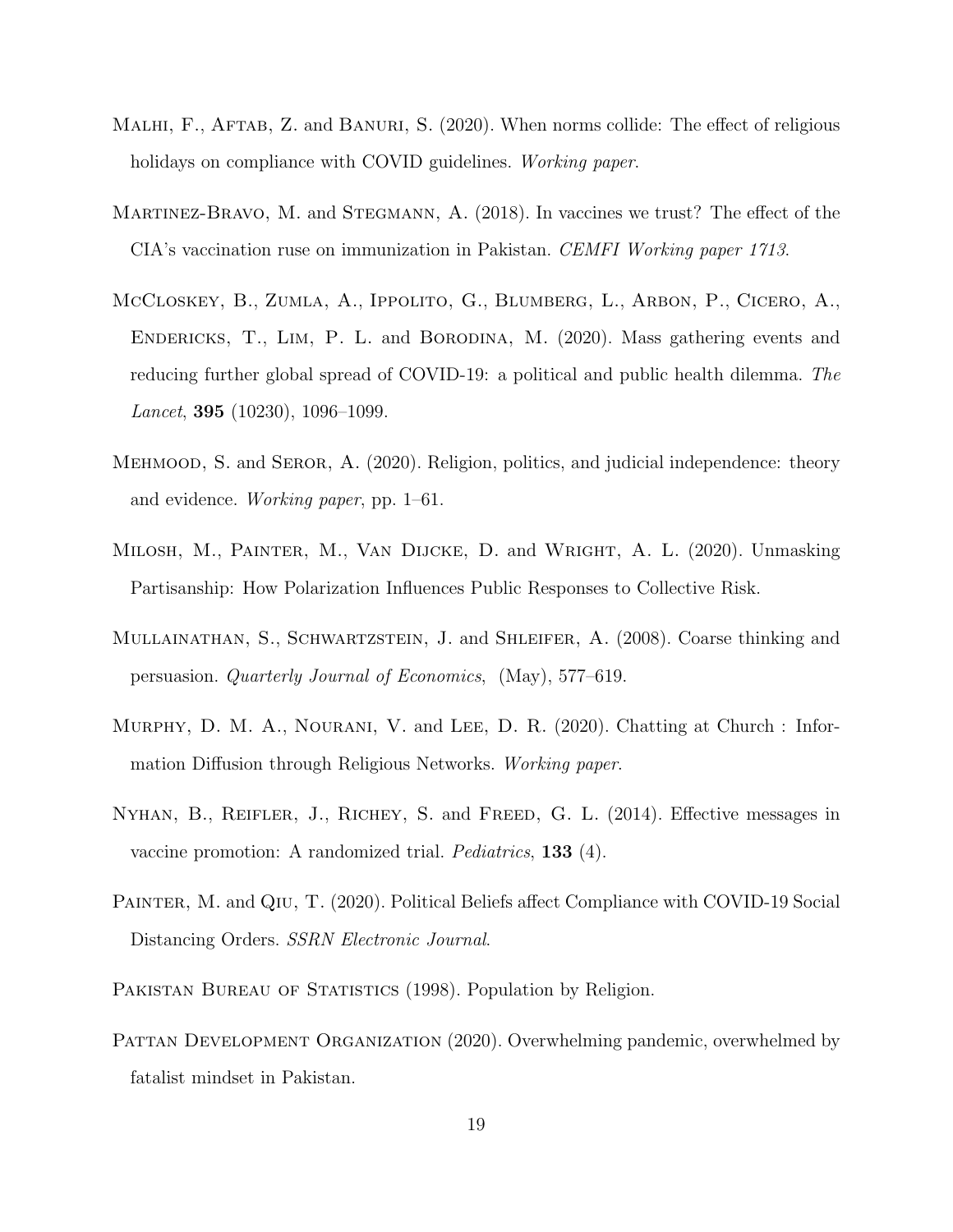<span id="page-19-4"></span>PEW RESEARCH CENTER (2018). The age gap in religion around the world.

- <span id="page-19-1"></span>RAHMAN, K. W. (2019). Remitting Religiosity : Evidence of International Migrants Changing Norms in Their Home Country. Working paper.
- <span id="page-19-2"></span>Rhee, M., Sissoko, M., Perry, S., McFarland, W., Parsonnet, J. and Doumbo, O. (2005). Use of insecticide-treated nets (ITNs) following a malaria education intervention in Piron, Mali: A control trial with systematic allocation of households. Malaria Journal, 4, 1–9.
- <span id="page-19-0"></span>Simonov, A., Sacher, S., Dube, J.-P. H. and Biswas, S. (2020). The Persuasive Effect of Fox News: Non-Compliance with Social Distancing During the COVID-19 Pandemic. NBER Working Paper 27237, (May).
- <span id="page-19-5"></span>TAUCHMANN, H. (2014). Lee (2009) treatment-effect bounds for nonrandom sample selection. *Stata Journal*, **14** (4), 884–894.
- <span id="page-19-3"></span>World Values Survey (2012). World Values Survey 2012.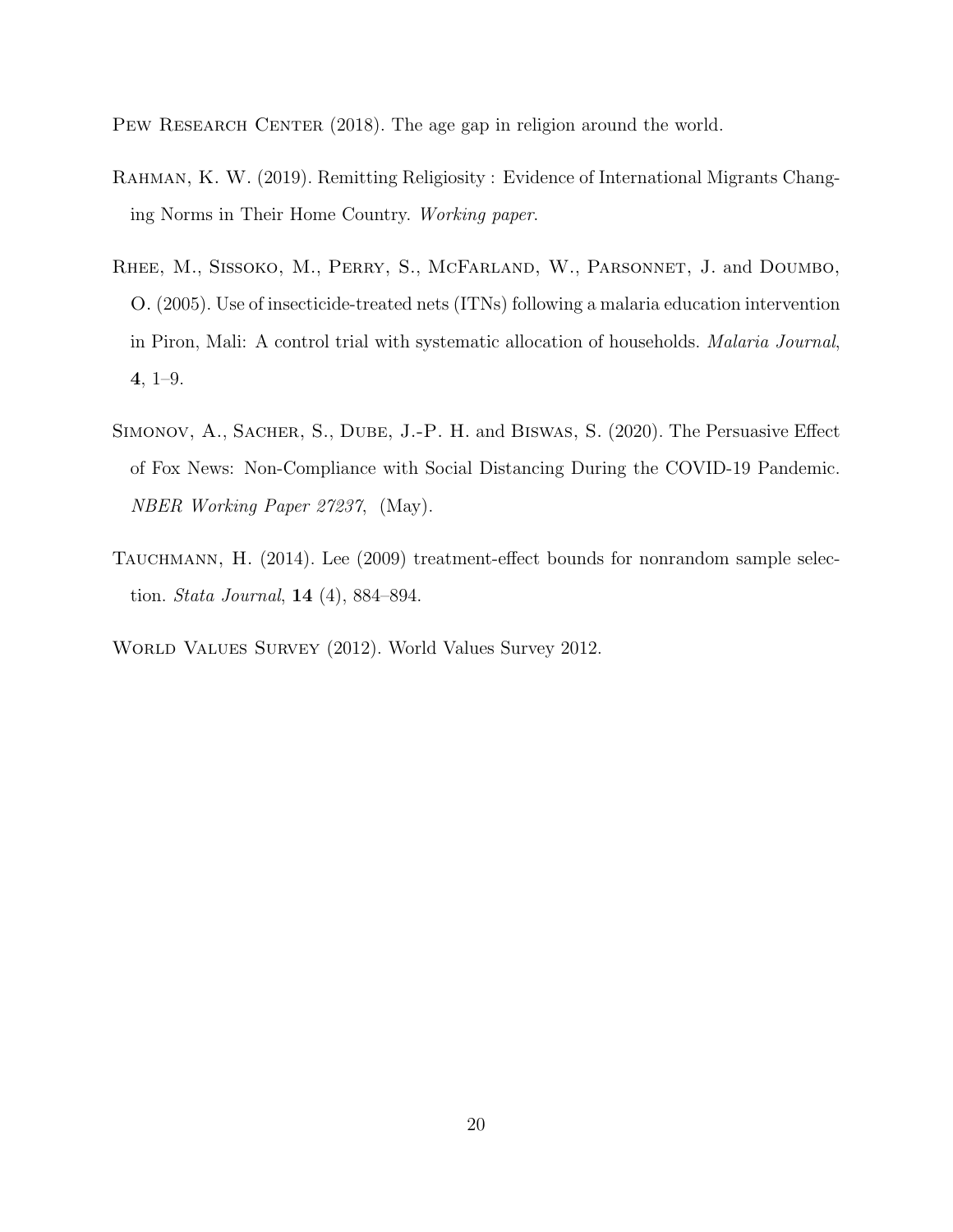<span id="page-20-0"></span>

<span id="page-20-1"></span>Table 1: Experimental design

|                          | <b>Baseline</b>      | Health               | Government           | Religious  | "Mystery"            |
|--------------------------|----------------------|----------------------|----------------------|------------|----------------------|
|                          | questions            | information          | persuasion           | persuasion | shoppers"            |
| $\operatorname{Control}$ | Yes                  | Nο                   | Nο                   | Nο         | Yes                  |
| Secular T                | Yes                  | $\operatorname{Yes}$ | $\operatorname{Yes}$ | $\rm No$   | $\operatorname{Yes}$ |
| $Secular + religious T$  | $\operatorname{Yes}$ | Yes                  | $\operatorname{Yes}$ | Yes        | $\operatorname{Yes}$ |
| Super control            | No                   | No                   | No                   | No         | $\operatorname{Yes}$ |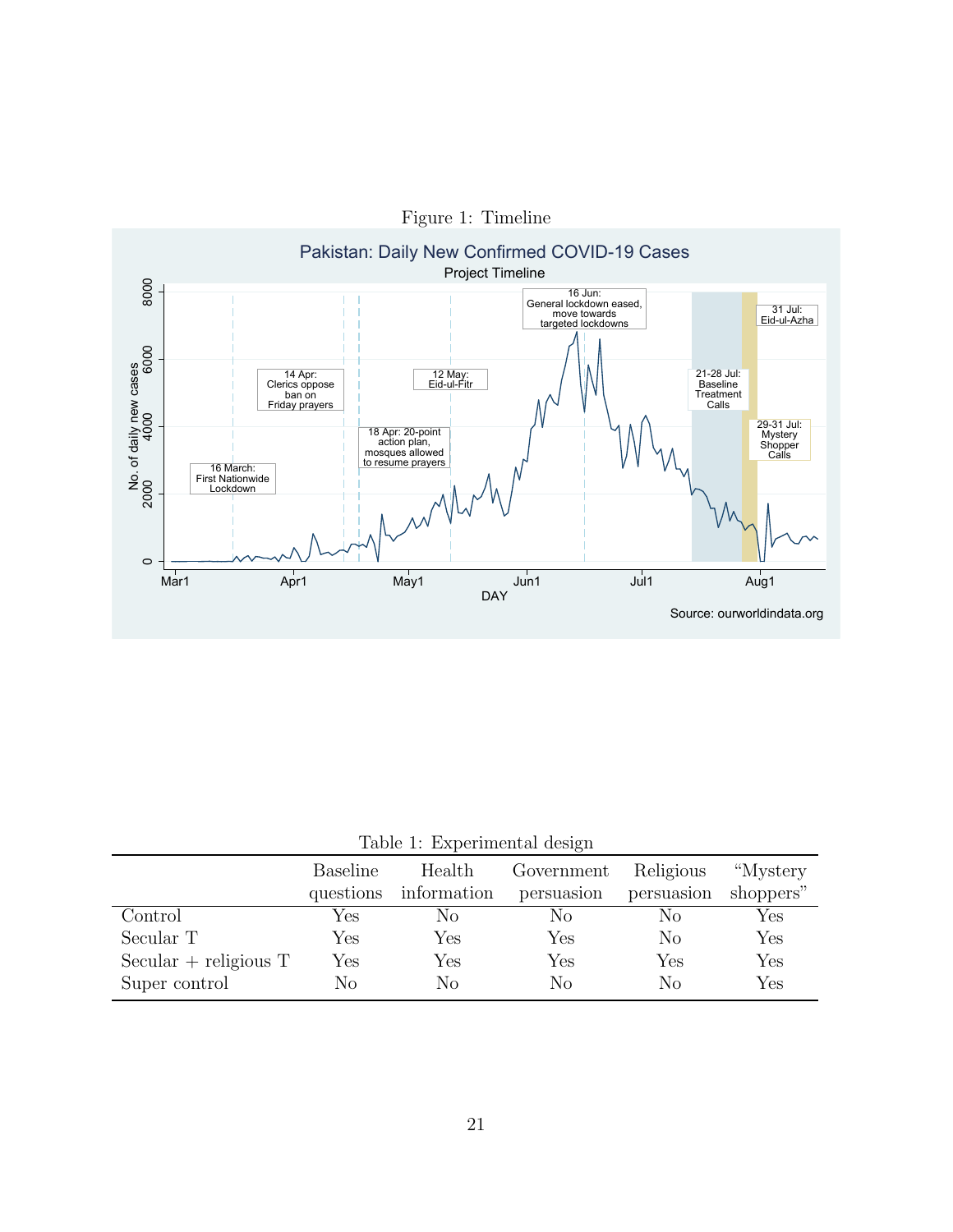|                                             |     | (1)<br>Combined secular $+$ religious |     | (2)<br>Secular only  |     | (3)<br>Control    |            | Difference |             |
|---------------------------------------------|-----|---------------------------------------|-----|----------------------|-----|-------------------|------------|------------|-------------|
| Variable                                    | Ν   | Mean/SE                               | Ν   | Mean/SE              | Ν   | Mean/SE           | $(1)-(2)$  | $(1)-(3)$  | $(2)-(3)$   |
| Ed Matric or above                          | 192 | 0.458<br>(0.036)                      | 220 | 0.486<br>(0.034)     | 217 | 0.429<br>(0.034)  | $-0.028$   | 0.030      | 0.058       |
| Attended madrasa                            | 185 | 0.827<br>(0.028)                      | 215 | 0.837<br>(0.025)     | 213 | 0.761<br>(0.029)  | $-0.010$   | 0.066      | $0.077**$   |
| Typical daily congregation pre COVID        | 176 | 39.273<br>(3.212)                     | 209 | 35.464<br>(2.927)    | 198 | 38.591<br>(4.345) | 3.809      | 0.682      | $-3.127$    |
| Urban                                       | 192 | 0.208<br>(0.029)                      | 220 | 0.232<br>(0.029)     | 217 | 0.217<br>(0.028)  | $-0.023$   | $-0.008$   | 0.015       |
| Governing party constituency                | 164 | 0.433<br>(0.039)                      | 176 | 0.369<br>(0.036)     | 179 | 0.358<br>(0.036)  | 0.064      | 0.075      | 0.012       |
| Believes COVID may be present in community  | 180 | 0.117<br>(0.024)                      | 209 | 0.086<br>(0.019)     | 205 | 0.180<br>(0.027)  | 0.031      | $-0.064*$  | $-0.094***$ |
| BL COVID knowledge: Certain and correct     | 168 | 0.571<br>(0.038)                      | 197 | 0.584<br>(0.035)     | 194 | 0.582<br>(0.035)  | $-0.012$   | $-0.011$   | 0.001       |
| BL COVID knowledge: Uncertain               | 168 | 0.321<br>(0.036)                      | 197 | 0.284<br>(0.032)     | 194 | 0.325<br>(0.034)  | 0.037      | $-0.003$   | $-0.040$    |
| BL COVID knowledge: Certain and wrong       | 168 | 0.107<br>(0.024)                      | 197 | 0.132<br>(0.024)     | 194 | 0.093<br>(0.021)  | $-0.025$   | 0.014      | 0.039       |
| Received few / no COVID messages last week  | 174 | 0.328<br>(0.036)                      | 207 | 0.353<br>(0.033)     | 201 | 0.323<br>(0.033)  | $-0.025$   | 0.004      | 0.029       |
| Baseline step: Short sermon                 | 134 | 0.060<br>(0.021)                      | 188 | 0.090<br>(0.021)     | 193 | 0.088<br>(0.020)  | $-0.031$   | $-0.028$   | 0.002       |
| Baseline step: Clean mosque                 | 134 | 0.306<br>(0.040)                      | 188 | 0.351<br>(0.035)     | 193 | 0.295<br>(0.033)  | $-0.045$   | 0.011      | 0.056       |
| Baseline step: Soap                         | 134 | 0.343<br>(0.041)                      | 188 | 0.266<br>(0.032)     | 193 | 0.249<br>(0.031)  | 0.077      | $0.095*$   | 0.017       |
| Baseline step: Remove mats                  | 134 | 0.567<br>(0.043)                      | 188 | 0.559<br>(0.036)     | 193 | 0.570<br>(0.036)  | 0.009      | $-0.003$   | $-0.011$    |
| Baseline step: Elderly / sick               | 134 | 0.097<br>(0.026)                      | 188 | 0.154<br>(0.026)     | 193 | 0.176<br>(0.027)  | $-0.057$   | $-0.079**$ | $-0.022$    |
| Baseline step: Distancing                   | 134 | 0.627<br>(0.042)                      | 188 | 0.580<br>(0.036)     | 193 | 0.601<br>(0.035)  | 0.047      | 0.026      | $-0.021$    |
| Baseline step: Announcements                | 134 | 0.112<br>(0.027)                      | 188 | $0.128\,$<br>(0.024) | 193 | 0.135<br>(0.025)  | $-0.016$   | $-0.023$   | $-0.007$    |
| Baseline step: Ablution at home             | 134 | 0.187<br>(0.034)                      | 188 | 0.229<br>(0.031)     | 193 | 0.233<br>(0.031)  | $-0.042$   | $-0.047$   | $-0.004$    |
| Baseline step: Mask                         | 134 | 0.216<br>(0.036)                      | 188 | 0.282<br>(0.033)     | 193 | 0.223<br>(0.030)  | $-0.065$   | $-0.006$   | 0.059       |
| Baseline step: Other step                   | 134 | 0.112<br>(0.027)                      | 188 | 0.165<br>(0.027)     | 193 | 0.145<br>(0.025)  | $-0.053$   | $-0.033$   | 0.020       |
| Baseline step: Number of steps              | 134 | 2.627<br>(0.123)                      | 188 | 2.803<br>(0.122)     | 193 | 2.715<br>(0.126)  | $-0.176$   | $-0.088$   | 0.088       |
| Reports no steps to prevent COVID in mosque | 134 | 0.037<br>(0.016)                      | 188 | 0.059<br>(0.017)     | 193 | 0.078<br>(0.019)  | $-0.021$   | $-0.040$   | $-0.019$    |
| Trusted source: Social media                | 192 | 0.078<br>(0.019)                      | 220 | 0.186<br>(0.026)     | 217 | 0.120<br>(0.022)  | $0.108***$ | $-0.042$   | $0.067*$    |
| Trusted source: Newspapers                  | 192 | 0.203<br>(0.029)                      | 220 | 0.182<br>(0.026)     | 217 | 0.175<br>(0.026)  | 0.021      | 0.028      | 0.007       |
| Trusted source: TV news                     | 192 | 0.401<br>(0.035)                      | 220 | 0.377<br>(0.033)     | 217 | 0.369<br>(0.033)  | 0.024      | 0.032      | 0.009       |
| Trusted source: Gov't announcements         | 192 | 0.188<br>(0.028)                      | 220 | 0.164<br>(0.025)     | 217 | 0.171<br>(0.026)  | 0.024      | 0.017      | $-0.007$    |
| Trusted source: Religious authorities       | 192 | 0.057<br>(0.017)                      | 220 | 0.036<br>(0.013)     | 217 | 0.083<br>(0.019)  | 0.021      | $-0.026$   | $-0.047**$  |
| Trusted source: Friends / family / contacts | 192 | 0.214<br>(0.030)                      | 220 | 0.168<br>(0.025)     | 217 | 0.230<br>(0.029)  | 0.045      | $-0.017$   | $-0.062$    |
| Trusted source: Other                       | 192 | 0.078<br>(0.019)                      | 220 | 0.082<br>(0.019)     | 217 | 0.078<br>(0.018)  | $-0.004$   | $-0.000$   | 0.003       |

<span id="page-21-0"></span>Table 2: Descriptive statistics and balance

Notes: Sample sizes for covariates vary because of non-response to baseline questions due to some respondents hanging up before completing the baseline call. Robust standard errors in parentheses. \*  $p < 0.1$ ; \*\*  $p < 0.05$ ; \*\*\*  $p < 0.01$ .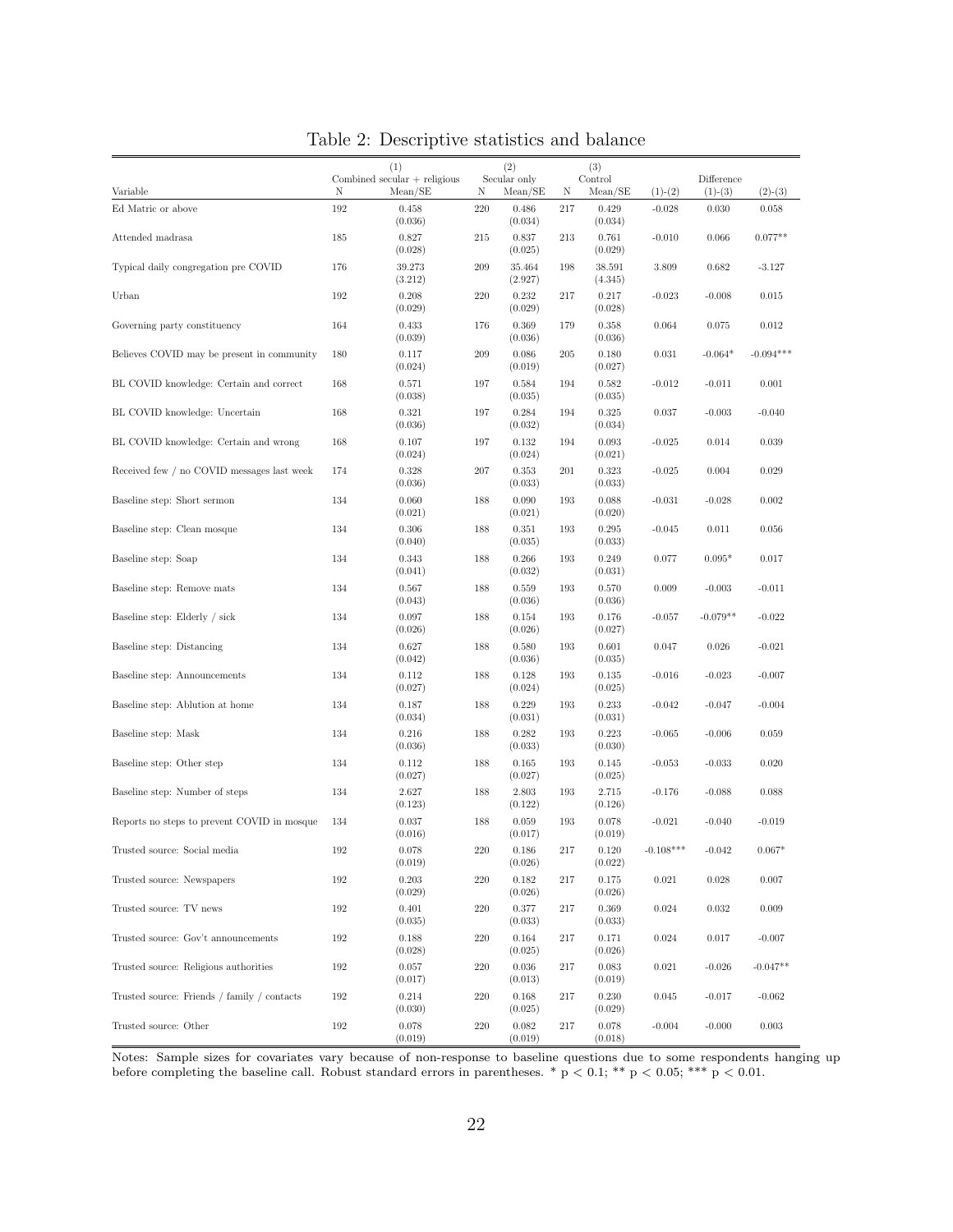|                                  | (1)                          | $\left( 2\right)$            |
|----------------------------------|------------------------------|------------------------------|
|                                  | Responded to mystery shopper | Responded to mystery shopper |
| $Secular + religious person$     | $-0.025$<br>(0.038)          |                              |
| Secular persuasion               | 0.010<br>(0.036)             |                              |
| Received baseline survey         |                              | $-0.041$<br>(0.055)          |
| Constant                         | $0.754***$<br>(0.026)        | $0.591***$<br>(0.015)        |
| Observations                     | 813                          | 1956                         |
| P-value, treatment effects equal | 0.350                        |                              |
| P-value, all treatments $= 0$    | 0.640                        |                              |
| Sample                           | Sample 1                     | Sample 2                     |

<span id="page-22-0"></span>Table 3: Balance in response to mystery shopper calls

Notes: Column 1: Treatment and control arms, respondents who answered baseline survey. Column 2: Control and super-control arms, respondents for whom mystery shopper was attempted. "Received baseline survey" is instrumented with random assignment to control arm. Robust standard errors in parentheses. \* p < 0.1; \*\* p < 0.05; \*\*\* p < 0.01.

<span id="page-22-1"></span>

| Table 4: Impact of persuasion treatment on religious leaders' instructions to mystery shopper |                                                  |  |  |
|-----------------------------------------------------------------------------------------------|--------------------------------------------------|--|--|
|                                                                                               | Panel A: Effect of persuasion treatment (pooled) |  |  |

|                                                                                                                                                                                                                                                                                                                                                                                                                                                                                                                                 |           |                      |                  | Panel A: Effect of persuasion treatment (pooled) |                                                   |                   |  |  |  |  |
|---------------------------------------------------------------------------------------------------------------------------------------------------------------------------------------------------------------------------------------------------------------------------------------------------------------------------------------------------------------------------------------------------------------------------------------------------------------------------------------------------------------------------------|-----------|----------------------|------------------|--------------------------------------------------|---------------------------------------------------|-------------------|--|--|--|--|
|                                                                                                                                                                                                                                                                                                                                                                                                                                                                                                                                 |           |                      |                  |                                                  |                                                   |                   |  |  |  |  |
|                                                                                                                                                                                                                                                                                                                                                                                                                                                                                                                                 | MS index  | Bring own prayer mat | Ablution at home | Mask recommended                                 | Mask required                                     | Asks father's age |  |  |  |  |
| Any treatment                                                                                                                                                                                                                                                                                                                                                                                                                                                                                                                   | $0.066**$ | 0.040                | $0.084**$        | $0.109**$                                        | $0.097**$                                         | $-0.001$          |  |  |  |  |
|                                                                                                                                                                                                                                                                                                                                                                                                                                                                                                                                 | (0.026)   | (0.042)              | (0.042)          | (0.042)                                          | (0.041)                                           | (0.013)           |  |  |  |  |
| <b>Observations</b>                                                                                                                                                                                                                                                                                                                                                                                                                                                                                                             | 609       | 609                  | 609              | 609                                              | 609                                               | 609               |  |  |  |  |
| Control group mean                                                                                                                                                                                                                                                                                                                                                                                                                                                                                                              | 0.375     | 0.531                | 0.526            | 0.436                                            | 0.360                                             | 0.024             |  |  |  |  |
|                                                                                                                                                                                                                                                                                                                                                                                                                                                                                                                                 |           |                      |                  |                                                  |                                                   |                   |  |  |  |  |
| Index components:<br>Panel B: Disaggregated by individual persuasion scripts<br>Index components:<br>Ablution at home<br>MS index<br>Bring own prayer mat<br>Mask recommended<br>Mask required<br>$0.054*$<br>$0.085*$<br>$0.094*$<br>$Secular + religious person$<br>0.010<br>0.072<br>0.009<br>(0.050)<br>(0.030)<br>(0.050)<br>(0.050)<br>(0.049)<br>(0.017)<br>$0.076**$<br>$0.123**$<br>$0.084*$<br>$0.119**$<br>0.065<br>$-0.010$<br>Secular persuasion<br>(0.030)<br>(0.048)<br>(0.048)<br>(0.048)<br>(0.048)<br>(0.013) |           |                      |                  |                                                  |                                                   |                   |  |  |  |  |
|                                                                                                                                                                                                                                                                                                                                                                                                                                                                                                                                 |           |                      |                  |                                                  |                                                   |                   |  |  |  |  |
|                                                                                                                                                                                                                                                                                                                                                                                                                                                                                                                                 |           |                      |                  |                                                  | Asks father's age<br>609<br>609<br>0.230<br>0.350 |                   |  |  |  |  |
|                                                                                                                                                                                                                                                                                                                                                                                                                                                                                                                                 |           |                      |                  |                                                  |                                                   |                   |  |  |  |  |
|                                                                                                                                                                                                                                                                                                                                                                                                                                                                                                                                 |           |                      |                  |                                                  |                                                   |                   |  |  |  |  |
|                                                                                                                                                                                                                                                                                                                                                                                                                                                                                                                                 |           |                      |                  |                                                  |                                                   |                   |  |  |  |  |
|                                                                                                                                                                                                                                                                                                                                                                                                                                                                                                                                 |           |                      |                  |                                                  |                                                   |                   |  |  |  |  |
| Observations                                                                                                                                                                                                                                                                                                                                                                                                                                                                                                                    | 609       | 609                  | 609              | 609                                              |                                                   |                   |  |  |  |  |
| P-value, treatment effects equal                                                                                                                                                                                                                                                                                                                                                                                                                                                                                                | 0.460     | 0.260                | 0.990            | 0.560                                            |                                                   |                   |  |  |  |  |

Notes: Sample 1 (treatment and control, respondents who answered both the baseline survey and the mystery shopper call). "Bring own prayer mat" was included in the instrument but excluded from the pre-analysis plan in error; index results are robust to the exclusion of this variable (Table [A2.](#page-21-0) Robust standard errors. \* p < 0.1; \*\* p < 0.05; \*\*\* p < .01.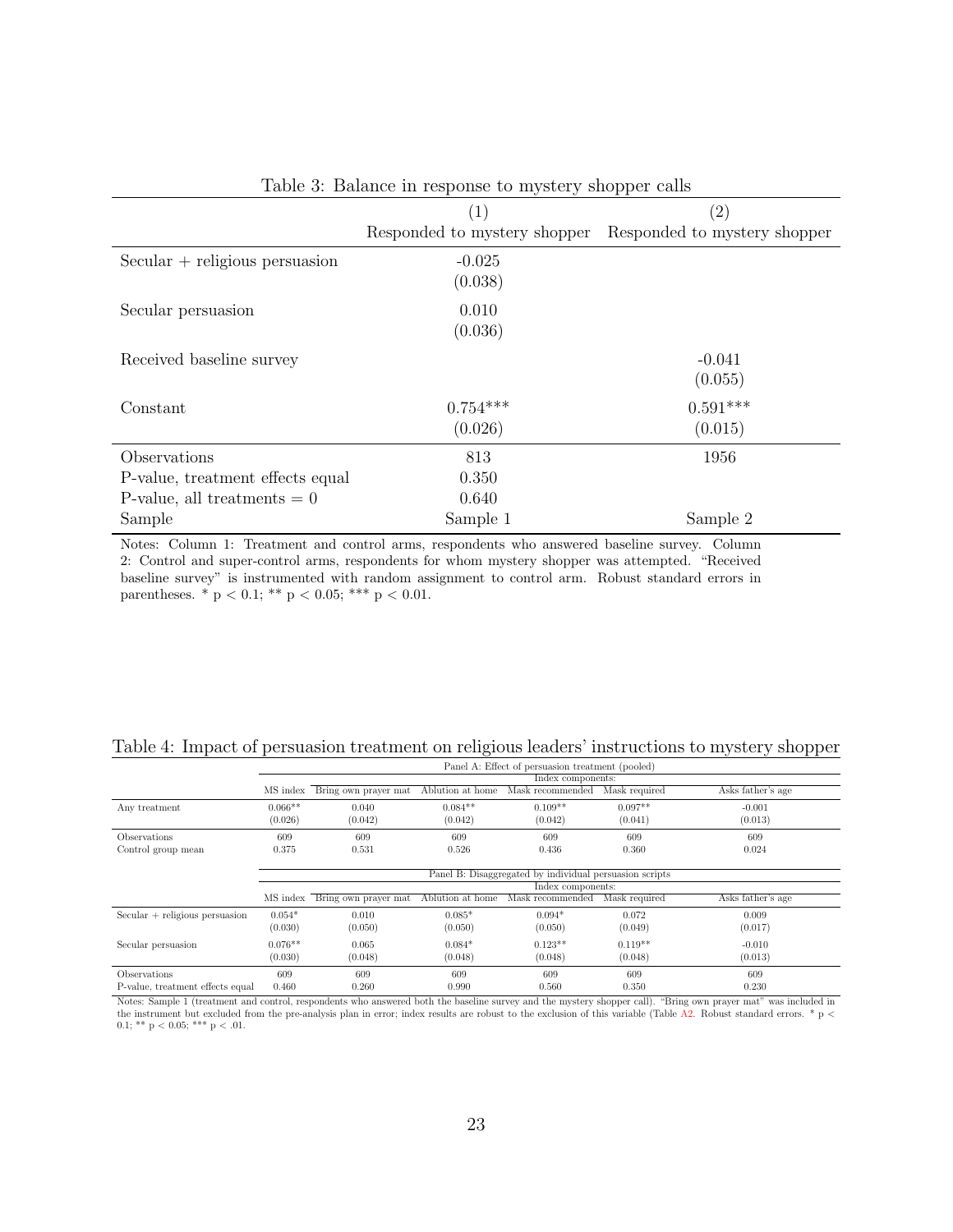<span id="page-23-0"></span>

|  |                                        |  |  | Table 5: Effect of receiving baseline survey on religious leaders' instructions to mystery |  |
|--|----------------------------------------|--|--|--------------------------------------------------------------------------------------------|--|
|  | shoppers: control versus super control |  |  |                                                                                            |  |

|                          | (1)<br>Index - advice to MS | (2)<br>Index - advice to MS |
|--------------------------|-----------------------------|-----------------------------|
| Any treatment            | $0.066**$<br>(0.026)        |                             |
| Received baseline survey |                             | 0.037<br>(0.034)            |
| Observations             | 609                         | 1142                        |

Notes: Column 1 compares treatment versus control in Sample 1 (respondents who answered the baseline survey / treatment module and answered the mystery shopper call). Column 2 compares control versus super control in Sample 2 (control and super control, respondents who answered the mystery shopper call). In column 2, "Received baseline survey" is instrumented with random assignment to control arm. Robust standard errors. \*  $p < 0.1$ ; \*\*  $p < 0.05$ ; \*\*\*  $p < .01$ .

<span id="page-23-1"></span>

|  |  |  | Table 6: Heterogeneous effects by baseline knowledge about COVID transmission |
|--|--|--|-------------------------------------------------------------------------------|
|  |  |  |                                                                               |

|                      |                      | Panel A              |                            |                            |                                                                                        |
|----------------------|----------------------|----------------------|----------------------------|----------------------------|----------------------------------------------------------------------------------------|
| (1)                  | (2)                  | (3)                  | (4)                        | (5)                        | (6)                                                                                    |
|                      |                      |                      |                            |                            | Asks father's age                                                                      |
| $-0.0223$            | $-0.0556$            |                      |                            |                            | $-0.0443$                                                                              |
| (0.0501)             | (0.0798)             | (0.0792)             | (0.0801)                   | (0.0778)                   | (0.0337)                                                                               |
| $0.1090***$          | $0.0937*$            | $0.1216**$           | $0.1531***$                | $0.1568***$                | 0.0200                                                                                 |
| (0.0334)             | (0.0543)             | (0.0540)             | (0.0542)                   | (0.0533)                   | (0.0131)                                                                               |
| 544                  | 544                  | 544                  | 544                        | 544                        | 544                                                                                    |
| 0.0295               | 0.1227               | 0.2668               | 0.1513                     | 0.0363                     | 0.0761                                                                                 |
| 0.6900               | 0.6900               | 0.6900               | 0.6900                     | 0.6900                     | 0.6900                                                                                 |
| 0.4100               | 0.5600               | 0.5700               | 0.4800                     | 0.4000                     | 0.0600                                                                                 |
| 0.3700               | 0.5200               | 0.5200               | 0.4400                     | 0.3600                     | 0.0100                                                                                 |
|                      |                      |                      |                            |                            |                                                                                        |
|                      |                      | Panel B              |                            |                            |                                                                                        |
| $\left(1\right)$     | (2)                  | (3)                  | (4)                        | (5)                        | (6)                                                                                    |
| Index - advice to MS | Bring own prayer mat | Ablution at home     | Mask recommended           | Mask required              | Asks father's age                                                                      |
| $0.1166***$          | 0.0843               | $0.1425**$           | $0.1540***$                | $0.1820***$                | 0.0202                                                                                 |
| (0.0363)             | (0.0592)             | (0.0587)             | (0.0590)                   | (0.0582)                   | (0.0150)                                                                               |
| 0.0115               | 0.0331               | $-0.0068$            | 0.0502                     | 0.0026                     | $-0.0214$                                                                              |
|                      |                      |                      |                            |                            | (0.0321)                                                                               |
|                      |                      |                      |                            |                            |                                                                                        |
| $-0.0146$            | $-0.1233$            | 0.1030               | 0.0745                     | $-0.0718$                  | $-0.0556$                                                                              |
| (0.0931)             | (0.1397)             | (0.1393)             | (0.1396)                   | (0.1367)                   | (0.0543)                                                                               |
| 541                  | 541                  | 541                  | 541                        | 541                        | 541                                                                                    |
| 0.3700               | 0.5100               | 0.5000               | 0.4600                     | 0.3700                     | 0.0100                                                                                 |
| 0.4000               | 0.5400               | 0.5900               | 0.4600                     | 0.3800                     | 0.0500                                                                                 |
| 0.4000               | 0.6100               | 0.5600               | 0.3900                     | 0.3900                     | 0.0600                                                                                 |
|                      | Index - advice to MS | Bring own prayer mat | Ablution at home<br>0.0151 | Mask recommended<br>0.0142 | Mask required<br>$-0.0411$<br>(0.0496)<br>(0.0781)<br>(0.0800)<br>(0.0793)<br>(0.0804) |

Notes: Sample 1 (treatment and control arms, respondents who answered baseline survey and mystery shopper call). Sample size varies from Table [4](#page-22-1) because of non-response to baseline questions due to some respondents hanging up before completing the baseline call. Robust standard errors in parentheses. \* p < 0.1; \*\* p < 0.05; \*\*\*  $p < 0.01$ .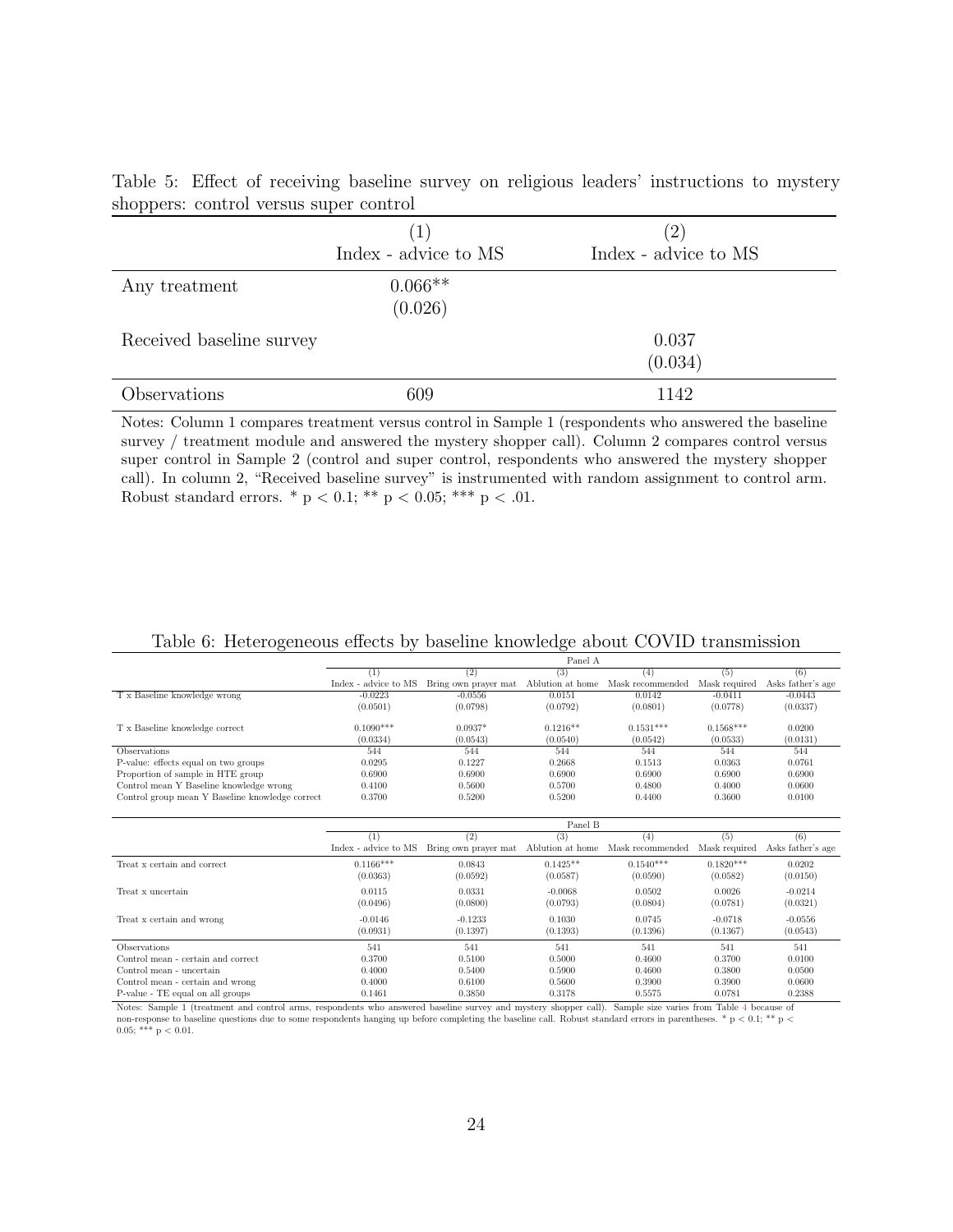### <span id="page-24-0"></span>Table 7: Heterogeneous effects by relationship with secular and religious authorities

|                                                      |                      | Panel A: Pooled treatments<br>Index - advice to mystery shopper |                      |                              |  |  |  |  |  |
|------------------------------------------------------|----------------------|-----------------------------------------------------------------|----------------------|------------------------------|--|--|--|--|--|
|                                                      | T                    | $\left( 2\right)$                                               | (3)                  | (4)                          |  |  |  |  |  |
| $\beta_2$ : T $\times$ (interaction variable=0)      | $0.078**$<br>(0.030) | $0.062*$<br>(0.036)                                             | 0.050<br>(0.059)     | $0.102*$<br>(0.053)          |  |  |  |  |  |
| $\beta_1$ : T × (interaction variable=1)             | 0.026<br>(0.065)     | 0.071<br>(0.048)                                                | $0.072**$<br>(0.030) | $0.065**$<br>(0.032)         |  |  |  |  |  |
| <b>Observations</b>                                  | 558                  | 502                                                             | 593                  | 555                          |  |  |  |  |  |
| Interaction variable                                 | Gov't trusted source | Governing party constituency                                    | Studied madrasa      | Any cleric COVID info source |  |  |  |  |  |
| P-value $\beta_1 = \beta_2$                          | 0.469                | 0.880                                                           | 0.744                | 0.552                        |  |  |  |  |  |
| Control mean Y for interaction variable $= 0$        | 0.360                | 0.390                                                           | 0.370                | 0.350                        |  |  |  |  |  |
| Control mean Y for interaction variable $= 1$        | 0.460                | 0.370                                                           | 0.370                | 0.390                        |  |  |  |  |  |
| Proportion of sample with interaction variable $= 1$ | 0.190                | 0.390                                                           | 0.810                | 0.730                        |  |  |  |  |  |

|                                                              |                      |                              | Panel B: Individual treatment arms<br>Index - advice to mystery shopper |                              |
|--------------------------------------------------------------|----------------------|------------------------------|-------------------------------------------------------------------------|------------------------------|
|                                                              | (1)                  | (2)                          | (3)                                                                     | (4)                          |
| $\beta_1$ : Secular T × (interaction variable=0)             | $0.081**$<br>(0.035) | $0.077*$<br>(0.042)          | 0.076<br>(0.069)                                                        | $0.136**$<br>(0.066)         |
| $\beta_2$ : Secular + religious T × (interaction variable=0) | $0.074**$<br>(0.035) | 0.045<br>(0.042)             | 0.021<br>(0.072)                                                        | 0.073<br>(0.059)             |
| $\beta_3$ : Secular T × (interaction variable=1)             | 0.072<br>(0.073)     | 0.054<br>(0.056)             | $0.080**$<br>(0.034)                                                    | $0.069*$<br>(0.037)          |
| $\beta_4$ : Secular + religious T × (interaction variable=1) | $-0.018$<br>(0.074)  | 0.088<br>(0.054)             | $0.062*$<br>(0.034)                                                     | 0.059<br>(0.038)             |
| Observations                                                 | 558                  | 502                          | 593                                                                     | 555                          |
| Interaction variable                                         | Gov't trusted source | Governing party constituency | Studied madrasa                                                         | Any cleric COVID info source |
| P-value $\beta_1 = \beta_2$                                  | 0.837                | 0.465                        | 0.472                                                                   | 0.350                        |
| P-value $\beta_3 = \beta_4$                                  | 0.199                | 0.523                        | 0.588                                                                   | 0.777                        |
| P-value $\beta_1 = \beta_3$                                  | 0.916                | 0.738                        | 0.959                                                                   | 0.380                        |
| P-value $\beta_2 = \beta_4$                                  | 0.264                | 0.530                        | 0.613                                                                   | 0.844                        |
| Control mean Y for interaction variable $= 0$                | 0.360                | 0.390                        | 0.370                                                                   | 0.350                        |
| Control mean Y for interaction variable $= 1$                | 0.460                | 0.370                        | 0.370                                                                   | 0.390                        |
| Proportion of sample with interaction variable $= 1$         | 0.190                | 0.390                        | 0.810                                                                   | 0.730                        |

Notes: Sample 1 (treatment and control arms, respondents who answered baseline survey and mystery shopper call). Sample size varies from Table <sup>4</sup> and across Exercise. Surface 1 (idealing a[nd](#page-22-1) control allies, response to baseline survey and mystery shopper can). Sample size varies non-table 4 and actoorders and actordinate to some respondents hanging up before completing the ba